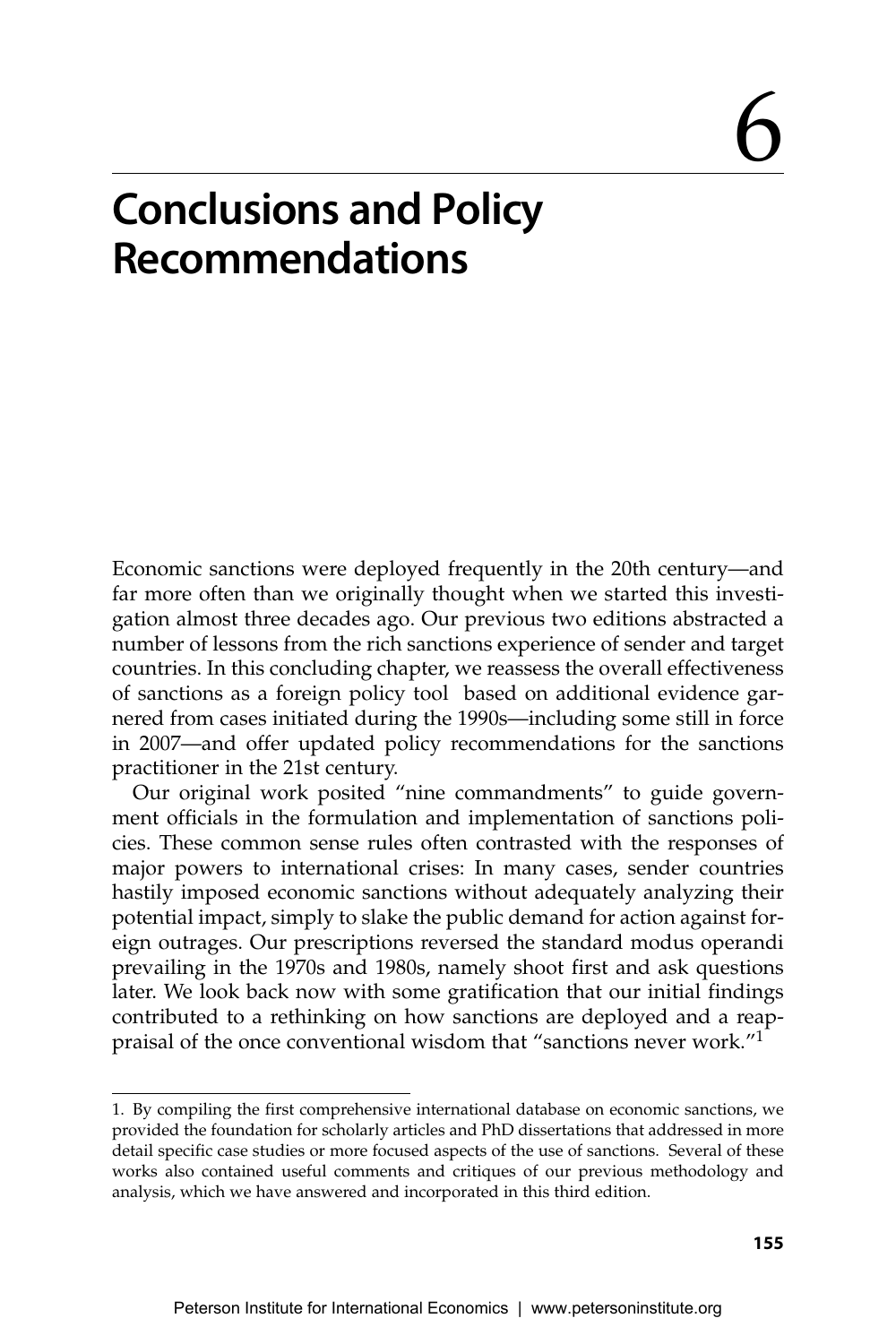That said, however, we must report mixed results in the application of our policy recommendations, based on the sanctions experience since our first edition was published in 1985. Some of the lessons from our research have become ingrained in the deliberative process of national governments and international institutions, including the United Nations. Advance planning for the imposition of sanctions is now the norm. Other "commandments" have required modification in light of rapidly changing conditions in world markets and the differing geopolitical circumstances in which sanctions have been applied since the end of the Cold War (as discussed in chapter 5). Sanctions now are often deployed amidst civil strife, where central government authority is fragile or fragmented. Instead of being targeted at the presidential palace, in recent years sanctions have often been aimed at dissident factions (witness the recent sad history of Somalia and war-torn West African nations). Finally, and regrettably, still other "commandments" have been ignored or violated. Despite more diligent aforethought preceding the imposition of sanctions, governments continue to give short shrift to exit strategies for the unraveling of sanctions and compensation for the collateral damage that sanctions inflict on domestic firms and neighboring countries. Post-sanctions planning is still deficient, as clearly evidenced in Iraq and Haiti.

As a result, we have reconstructed our policy recommendations to respond to the new challenges confronting the practitioner of this not-sosubtle form of statecraft. While some progress has been made in tempering and refining sanctions policies, governments are still prone to misjudging the economic and political impact of sanctions. Reflecting the historical learning of the past two decades, our original nine "commandments" can now be compressed. Some lessons from past sanctions experience need to be repeated and others revised to reflect the changing political and economic environment in which sanctions operate in the 21st century.

The first and second editions of *Economic Sanctions Reconsidered* offered nine "commandments" to policy officials. In this third edition, we instead offer seven "recommendations." Some of our prior lessons have been consolidated and rephrased in light of almost two decades of experience. More importantly, in light of the uncertainties of diplomacy, reflected in our statistical analysis (appendix A), we think that it is better to express lessons less insistently than conveyed by the term "commandments."

In this concluding chapter, we address the central, albeit multifaceted and highly subjective, question: "Do sanctions work?" We base our answers on 174 case studies encompassing 204 observations in our dataset (some cases have more than one target or policy objective or have distinct phases over an extended period).<sup>2</sup> As in previous editions, we discuss

<sup>2.</sup> By comparison, the second edition of this study covered 116 cases, including measures against Iraq, which were just being implemented prior to the first Gulf War when that volume went to press (Iraq was not included in our previous statistical analysis).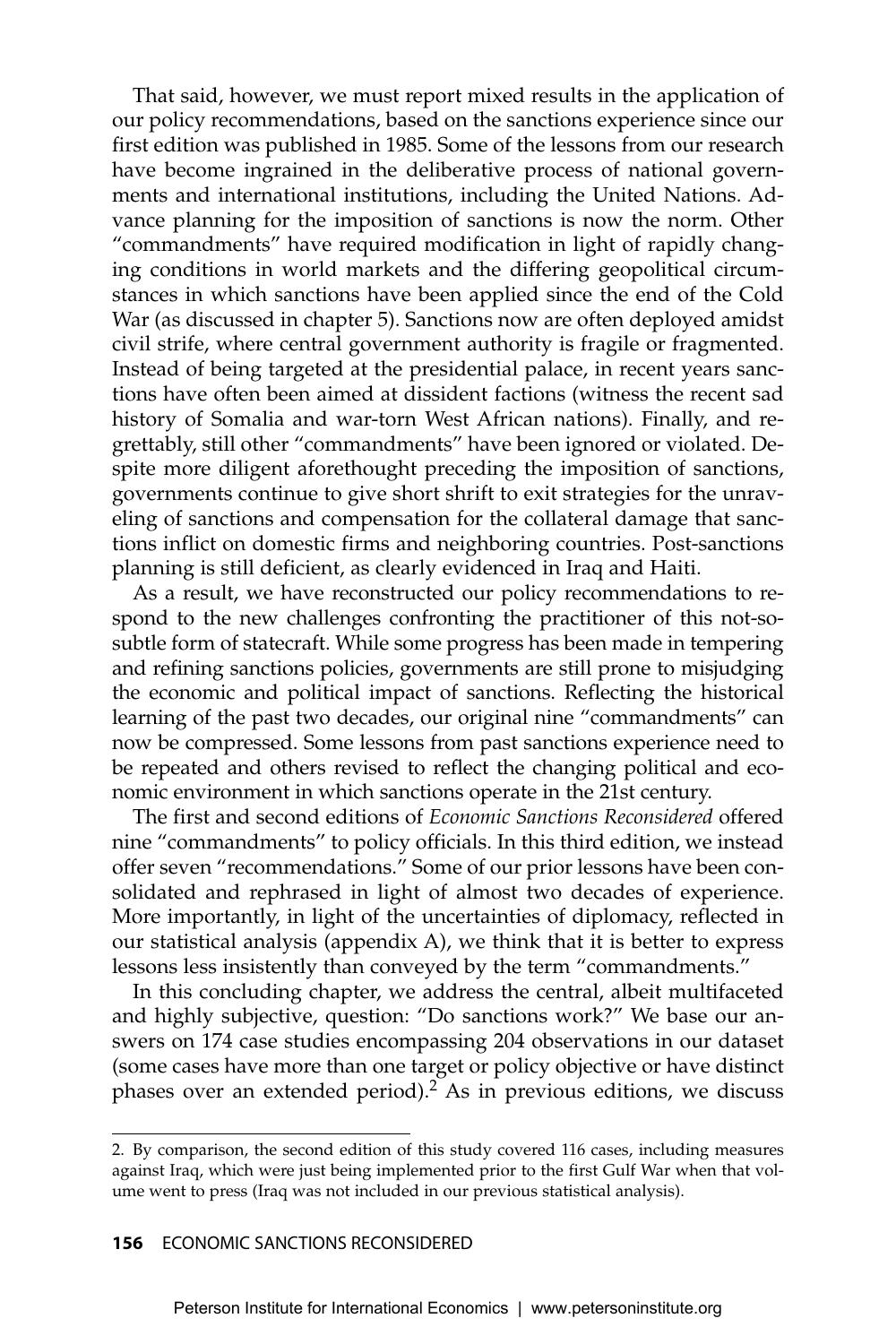both *whether* sanctions are effective in contributing to the achievement of foreign policy goals and *when* (or under what conditions) sanctions policies are most effective. We then consolidate our findings in concise recommendations for improving the use of the "economic weapon."

Before doing so, however, we should restate what exactly we are grading—in other words, which of the multiple purposes of sanctions are being judged when we grade success or failure. This is not so simple, since sanctions may be intended to demonstrate resolve both at home and abroad, to express outrage, to punish, to deter future wrongdoers, and to change current policies in the target country. Sometimes the primary purpose of the sanctions is to slake the thirst of domestic constituencies for action, symbolic or otherwise, rather than to change foreign practices; other times the purpose is not to change the status quo but to deter future misdeeds by the target or emulation of the proscribed practice by others. Further complicating the story, sender countries usually pursue more than one goal, and the goals often evolve over time.

As in prior editions, we focus on the effectiveness of sanctions in coercing the identified target country to conform to the sender's demands: in other words, the achievement of the avowed foreign policy goals. Moreover, in assessing effectiveness, we emphasize the most ambitious goal in each phase of a sanctions campaign.

As one sanctions scholar has observed, "Compellant purposes of sanctions are the most difficult to achieve . . ." (Leyton-Brown 1987, 304), and many of the cases we have judged to be failures would be considered successes if measured against criteria other than coercion of foreign policies. A very recent probit study (Petrescu 2007) indicates that sanctions imposed against one party in a militarized conflict deterred (to a modest extent) not only the targeted party but also other similarly situated countries from engaging in new and different military conflicts in the next five years. Thus sanctions may "fail" in the episode at hand yet "succeed" (to a modest extent) in deterring future episodes. To illustrate additional possibilities of success, applying criteria different than our own, several prominent episodes that we rate as failures in coercive terms—Cuba, Haiti, the destabilization of the Saddam Hussein regime in Iraq, and dismantling of the North Korean nuclear program (so far)—clearly demonstrate US resolve (and sometimes the resolve of allies) and certainly punish the target populace. In other cases, the sanctions may be intended for symbolic or signaling purposes (e.g., Western responses to Chinese repression in Tiananmen Square in 1989), and the design may not be appropriate for coercive purposes. Nonetheless, we believe that a careful analysis of the factors contributing to the success of coercive sanctions is important and can provide insights to guide the use of sanctions in other circumstances as well.<sup>3</sup>

<sup>3.</sup> David Baldwin (1985) has argued the case for a broader definition of success in evaluating the utility of "economic statecraft." Margaret Doxey (1987, 144) has emphasized the im-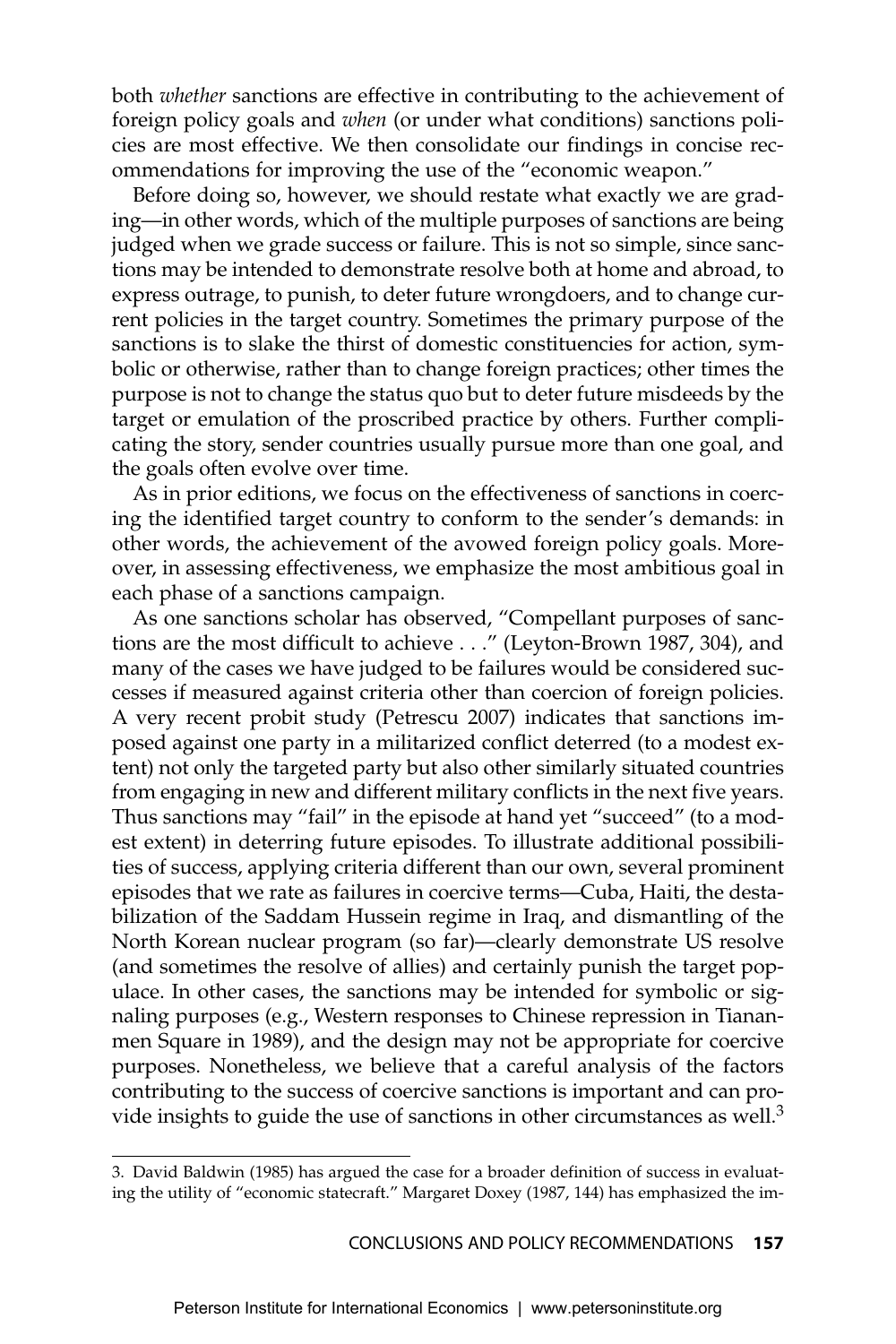Economic sanctions are typically only one weapon in a larger array brought to bear against the target. Most cases involve diplomacy to one degree or another. Some engage a full armory of diplomatic, economic, covert, and military forces—as in various phases of the US/UN campaign against Iraq. In these cases, sanctions may well be necessary, if only to reassure the home public in the sender coalition that all elements of society—business firms as well as troops and diplomats—are making sacrifices to attain the common goal. Indeed, in most circumstances a country cannot send troops, ships, or airplanes into hostile territory without preliminarily or simultaneously cutting off trade and financial relations.<sup>4</sup>

Thus we recognize that sanctions are often necessary in the broader political/military context. But we also try to assess sanctions against a more demanding sufficiency test: What was the extent of their contribution to the outcome in terms of altering policy in the target country? Of course, even if the sanctions made little or no contribution by this test, that does not mean it was a mistake to impose them. It only means that, in similar episodes, presidents and publics should not count on sanctions alone to achieve the declared objectives.

One final word of caution is in order. Forecasting the outcome of statecraft, like forecasting the stock market, is a hazardous business. As one might expect from a diverse collection of 174 cases, the statistical results are not clear-cut. Idiosyncratic influences are often at play. Human personalities and plain luck may well determine the outcome of a sanctions episode. Much depends on the kaleidoscope of contemporaneous world events and factors not captured by our variables. Hence our summary assessments and recommendations must be read as general indicators, not infallible guideposts, in the fine art of statecraft.

# **Are Sanctions Effective?**

Overall, we found sanctions to be at least partially successful in 34 percent of the cases that we documented. However, the success rate importantly depended on the type of policy or governmental change sought. Episodes involving modest and limited goals, such as the release of a political prisoner, succeeded half the time. Cases involving attempts to change regimes

portance of identifying whether a goal is coercive or symbolic and of designing the sanction accordingly. Michael Malloy (1990) has taken a different tack, arguing that the effectiveness of sanctions should be judged against the immediate "instrumental" goal (denying goods, markets, or finance) and not confused with the effectiveness of the overall foreign policy that sanctions serve. In contrast to these scholars, our scoring is guided by the frequent declarations of presidents and prime ministers to the effect that the sanctions they impose will prompt the foreign adversaries to reconsider and amend their policies.

<sup>4.</sup> The civil wars in Somalia, Bosnia, and Kosovo and attendant mass slaughter of civilians illustrate the exceptions, as detailed in the relevant case evaluations.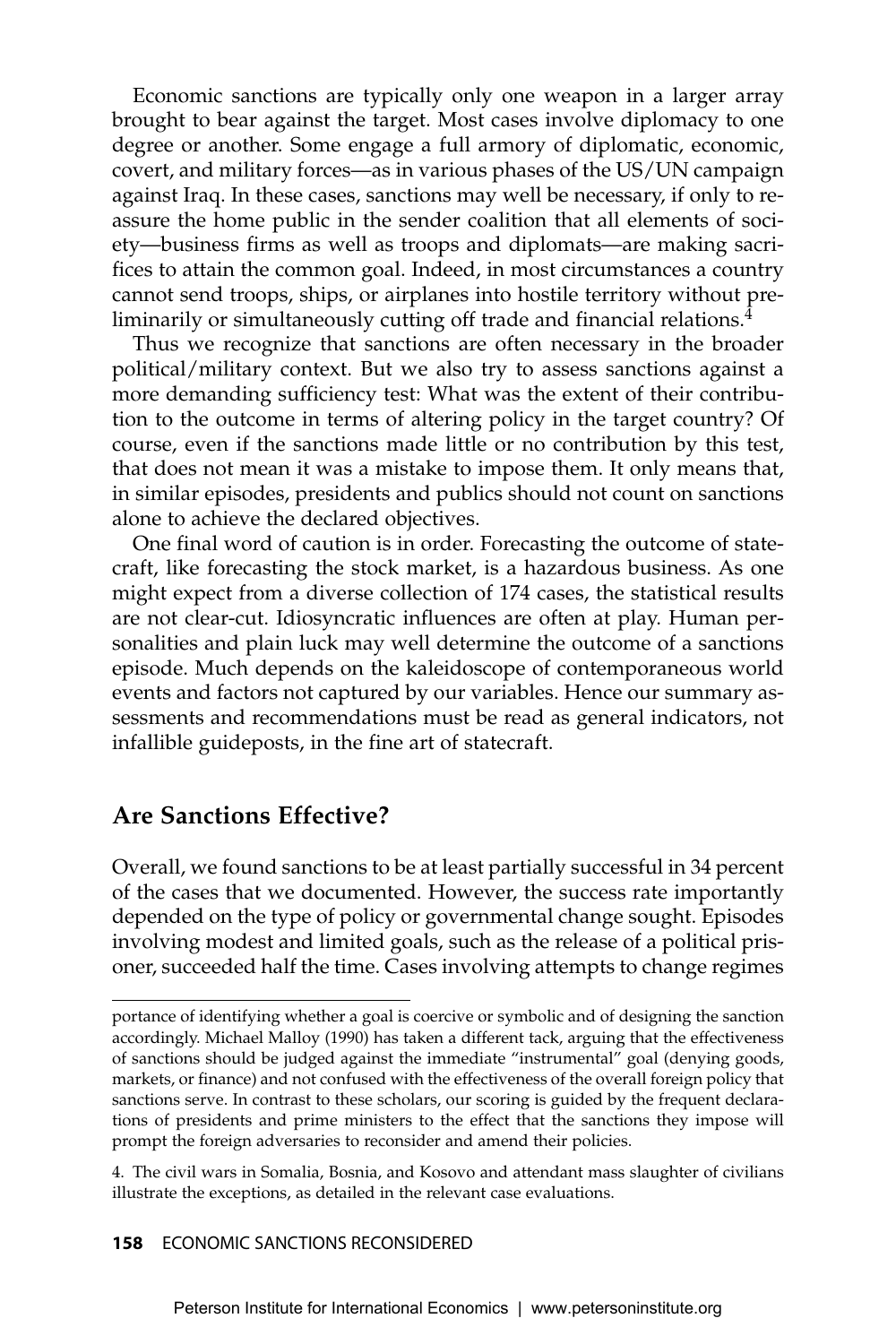| Policy goal                | <b>Success</b><br>cases | <b>Failure</b><br>cases | Total | <b>Success ratio</b><br>(percent of total) |
|----------------------------|-------------------------|-------------------------|-------|--------------------------------------------|
| Modest policy changes      | 22                      | 21                      | 43    | 51                                         |
| Regime change and          |                         |                         |       |                                            |
| democratization            | 25                      | 55                      | 80    | 31                                         |
| Disruption of military     |                         |                         |       |                                            |
| adventures                 | 4                       | 15                      | 19    | 21                                         |
| Military impairment        | 9                       | 20                      | 29    | 31                                         |
| Other major policy changes | 10                      | 23                      | 33    | 30                                         |
| All cases                  | 70                      | 134                     | 204   | 34                                         |

#### **Table 6.1 Success by policy goal**

(e.g., by destabilizing a particular leader or by encouraging an autocrat to democratize), to impair a foreign adversary's military potential, or to otherwise change its policies in a major way succeeded in about 30 percent of those cases. Efforts to disrupt relatively minor military adventures succeeded in only a fifth of cases where that was the goal. Table 6.1 summarizes the scorecard.

It is important to reiterate that we score sanctions episodes on a scale from 1 to 16 (see chapter 3, tables 3A.1 to 3A.5). By our standards, successful cases are those with an overall success score of 9 or higher (the success score is derived by multiplying the assigned policy result score by the sanctions contribution score, where 4 is the maximum index for each). We emphasize that a score of 9 does not mean that economic sanctions achieved a foreign policy triumph. It means only that sanctions made a modest contribution to a goal that was partly realized, often at some political cost to the sender country. Nor does a score of 8 indicate dismal failure. In fact, in all of the cases assigned a score of 8 and about a third of those scored as 6, the sender's objective was at least partially achieved, but sanctions played only a minor role in reaching the outcome. In other words, our judgment in these cases is that sanctions did not contribute importantly to the sender's goals. Yet in many cases, it is fair to say that sanctions were a necessary component of the overall campaign that focused primarily on the projection of military force.

Thus, in our view, the bald statement "sanctions never work" is demonstrably wrong. That said, there are several reasons why sanctions often do not "work." First, sanctions are of limited utility in achieving foreign policy goals that depend on compelling the target country to take actions it stoutly resists. In some cases, the security, political, or other costs of complying with the sender's demands may simply be higher than any pain that can be imposed with sanctions. In other instances, particularly situations involving small target countries and relatively modest policy goals, sanctions have helped alter foreign behavior. Even in those cases, how-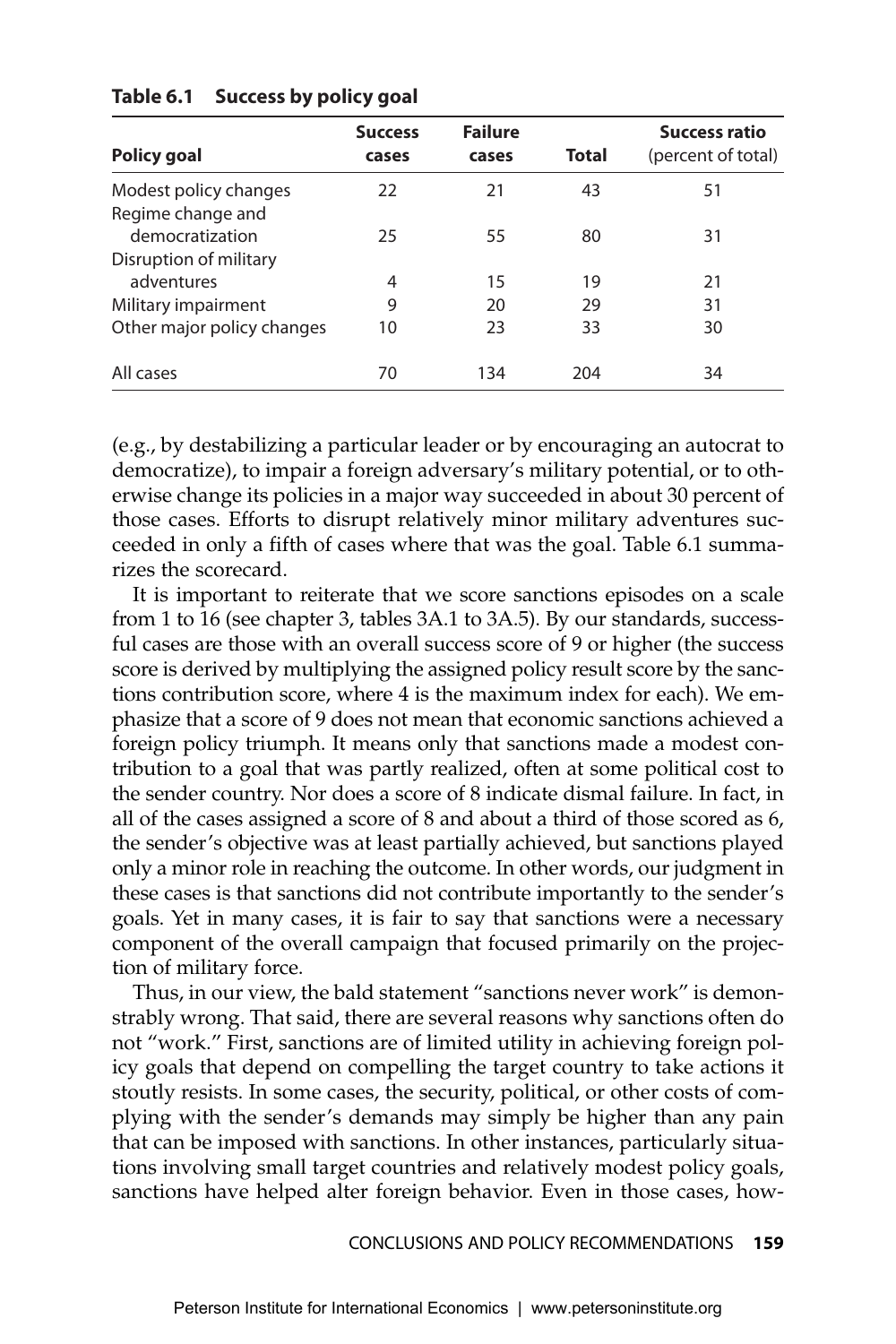ever, sanctions may fail if the sender feels less intensely about the stakes involved than the target, since the sender may choose to impose sanctions that are too weak to achieve even relatively modest objectives.

Second, we classify some sanctions as failing to produce a real change in the target's behavior when their primary if unstated purpose—namely, demonstrating resolve at home, signaling disapproval abroad, or simple punishment—may have been fully realized. As one analyst has noted, when sanctions have been used primarily for domestic political or other rhetorical purposes, "[the imposition of] 'effective' sanctions [in an instrumental sense] were not a primary policy goal, and such sanctions were not imposed" (Malloy 1990, 626). This point is clearly illustrated by President George H. W. Bush's sanctions against China after the 1989 massacre in Tiananmen Square.

Third, sanctions sometimes fail because sender countries have crosscutting interests and conflicting goals in their overall relations with the target country. Tensions among economic interests in the sender country that could either benefit or lose from a disruption in trade, finance, and investment often lead to tepid measures timidly imposed. Cross-cutting economic and security interests with the target regime complicate the construction of a sanctions package, leading to ambiguous signals of policy resolve and intent by the sender country.

Two examples illustrate this point. US sanctions against Iran under the Iran and Libya Sanctions Act of 1996 were constrained by the waiver of sanctions against European firms investing in Iranian oil and gas fields. As a result, Iran continued to have access to Western capital and oilfield technology, just not from US firms. In 1988 the Ronald Reagan administration attempted to impose sanctions that would force Manuel Noriega out of power without permanently damaging the Panamanian economy. Sanctions were imposed incrementally and then gradually weakened by a number of exemptions intended to spare the Panamanian economy. In the end, the sanctions proved inadequate to remove Noriega, and military force was applied.

# **Policy Recommendations: Using Sanctions More Effectively**

In determining the role of sanctions in the overall response to foreign provocations, policymakers need to take a close look at both the vulnerability of the target country to prospective sanctions and the viability of maintaining the sanctions regime. The sender needs to understand how the target views the costs of complying with the sanctioner's demands. That in turn will determine whether sanctions can be designed that change the incentives facing the target sufficiently to compel different policies or behavior. In other words, the sender must evaluate the costs the target will incur by defying sanctions, reflecting the target's potential vulnerabilities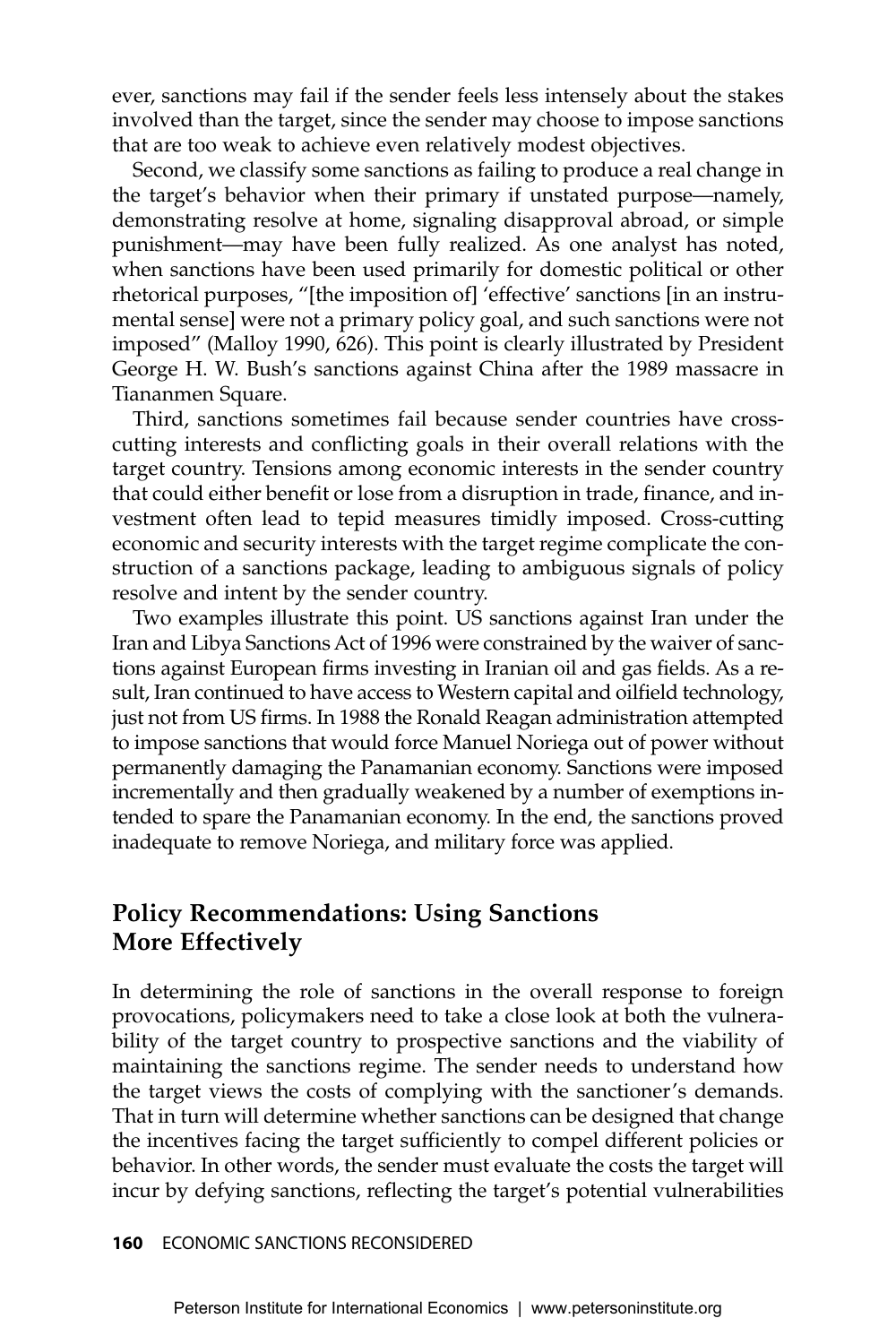that arise from its existing economic and political situation, as well as the direct costs the sanctions themselves will impose. At the same time, the sender needs to consider whether a broader coalition of countries is needed to convey the appropriate political signal and economic punch and whether the sanctions regime can be sustained over time if the costs that sanctions impose on the sender's own firms and workers, as well as on innocent civilians and neighbors of the targeted regime, will ultimately erode political support for the overall policy.

The discussion below focuses on results using cross-tabulation tables that control for only one or two explanatory variables at a time. In addition, results from more sophisticated econometric analysis are mentioned below where appropriate and discussed in detail in appendix A, where we estimate the probability of a successful outcome in a given case based on the values of the explanatory variables included in the regression. This logit analysis, unlike the simple tabular analysis emphasized in this chapter, estimates the statistical significance of each individual variable in explaining sanctions outcomes, while controlling for other variables that also affect the outcome. For example, while we can observe a correlation in the data between success and the relative warmth of relations between sender and target prior to the imposition of sanctions, we would also like to know if that correlation remains statistically significant after controlling for the level of trade between sender and target.

The econometric results do not support the statistical significance of several of the individual factors that we believe to be important. However, they do support three broad conclusions discussed in more detail below: The relative difficulty of the goal sought is important; so too is the nature of the target regime and the sender's relations with it; and the economic costs imposed by sanctions on the target are among the more statistically significant and robust variables explaining sanctions, success and failure.

The importance of other variables that might be expected to affect the size of the economic and political costs imposed by sanctions varies across goal categories. Thus, international cooperation, offsetting assistance by a political rival, or the use of companion policies, such as military force, are used less frequently in episodes involving relatively modest goals and make little discernible difference to the outcome in those cases. Military force is an important variable in the military impairment cases, however, and international cooperation with the sender is present in far more successes than failures when the goal is a major one, such as the surrender of territory.

From our historical analysis, we now derive lessons on how to apply sanctions to maximize the opportunities for success. Careful attention should be given to who is targeted and how the sanctions regime is crafted. The dedicated practitioner of sanctions should choose the target carefully and tailor the measures imposed to their expected impact. Design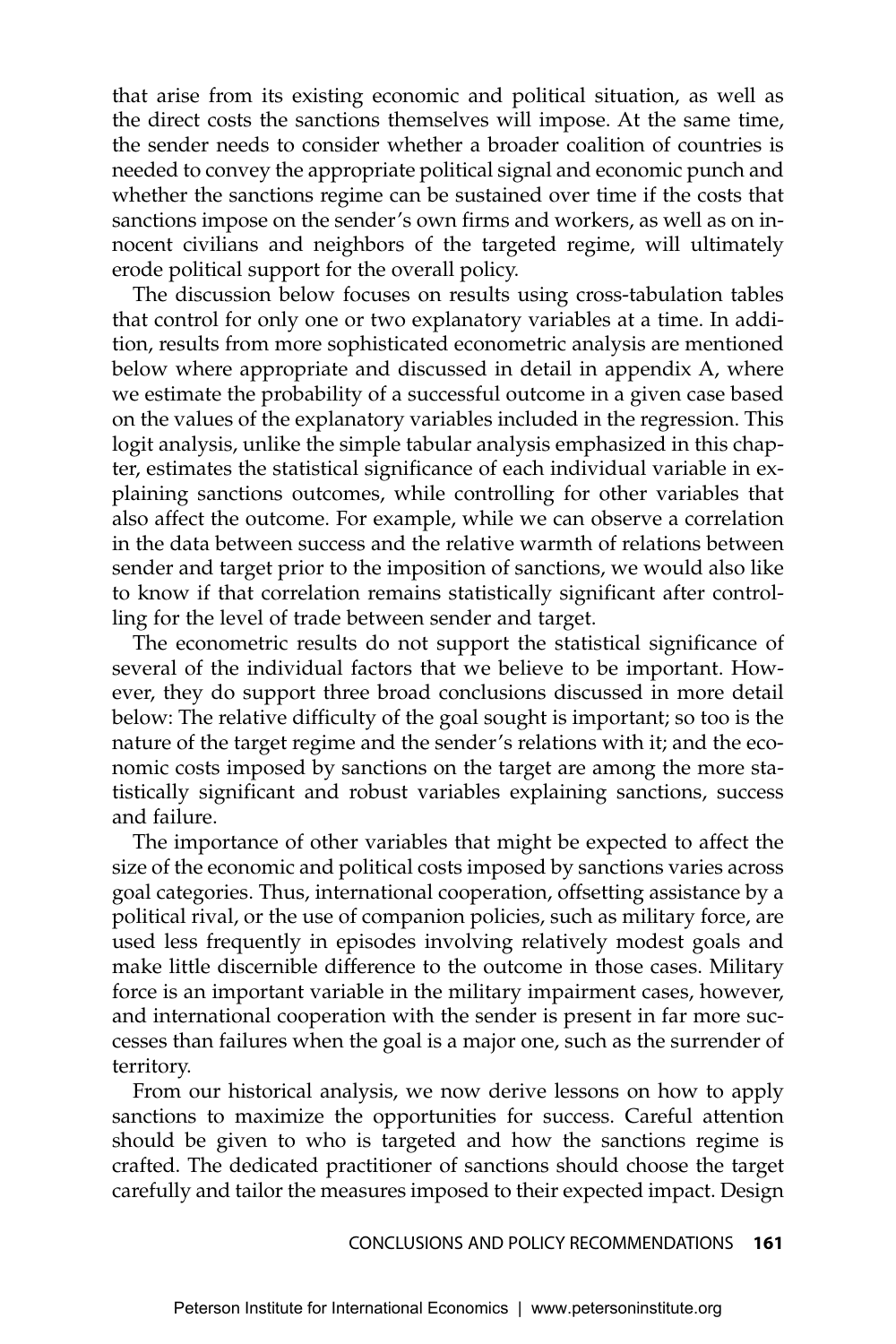and implementation of sanctions are important, and the methods used in a particular episode should be matched to the results that the sender hopes to achieve.

It is clear that sanctions sometimes bear fruit but only when planted in the right soil and nurtured properly. We therefore offer seven propositions for the statesman who would act as a careful gardener. These recommendations are intended to maximize the chances of success when sanctions are deployed to coerce changes in the policies of a target country. The same advice is not necessarily optimal for achieving other goals, such as signaling resolve to allies or placating domestic constituencies.

# **Don't Bite Off More Than You Can Chew**

Policymakers often have inflated expectations of what sanctions can accomplish. This is especially true of the United States today and was true of the United Kingdom in an earlier era. At most there is a weak correlation between economic deprivation and political willingness to change. The *economic* impact of sanctions may be pronounced, especially on the target, but other factors in the situation often overshadow the impact of sanctions in determining the *political* outcome.

Sanctions are seldom effective in impairing the military potential of an important power or in bringing about major changes in the policies of the target country. Of the 62 cases involving these high policy goals, success was achieved in 19 cases, or 30 percent of the time.<sup>5</sup> This is not a bad record, given the high stakes for the target in these cases. Moreover, sanctions were often *necessary* to rally public opinion in the sender country. But they are seldom sufficient to achieve even a modest part of the objectives sought in the absence, or the threat, of force. In high policy cases, the costs of compliance for the target are high, both sender and target are intensely interested in prevailing, and the sender must be able to either threaten or impose unusually high costs on a defiant target in order to prevail.<sup>6</sup> Not surprisingly, successful cases in these categories tend to involve aboveaverage levels of international cooperation with the sender and much higher costs to the target than when sanctions fail. Trade between senders and targets is also 50 percent higher in successful cases than in failed ones.

Efforts to compel changes in target-country regimes also succeed in slightly less than one of three attempts, while efforts to disrupt relatively minor military adventures by targets against third parties are even less

<sup>5.</sup> We use the term "high policy goals" to refer only to episodes involving military impairment and other major policy change. Some authors have used the same phrase to refer to cases involving destabilization and disruption of military adventure as well.

<sup>6.</sup> Early in 2007 the United States added veiled military threats to long-standing sanctions to induce more cooperation from Iran, with respect to both the insurgency in Iraq and nuclear weapons. It remains to be seen whether the United States can achieve either goal.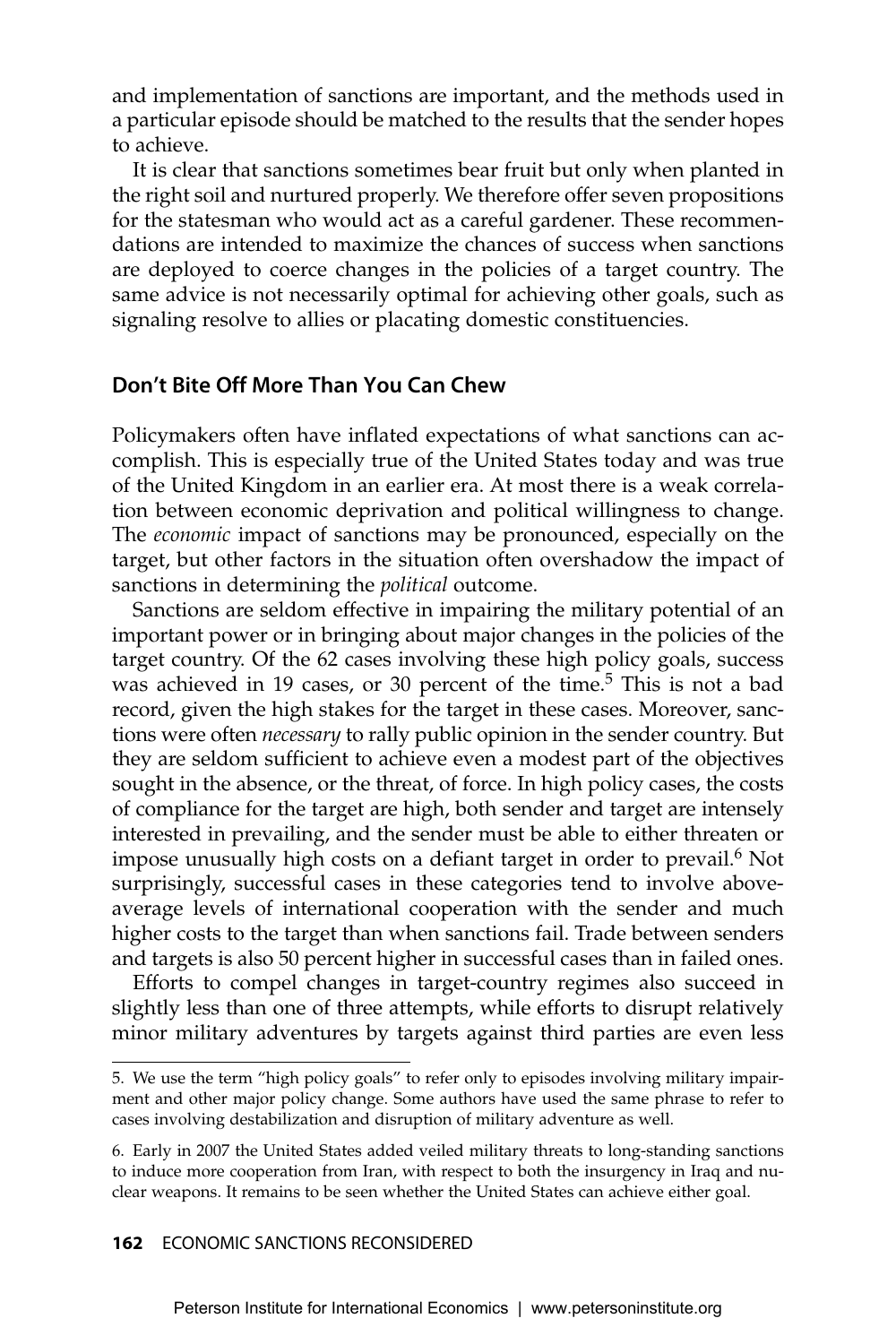successful (table 6.1). In the regime change cases, senders are on average far larger than their targets, and the average trade linkage is higher for this category than any other, so the problem does not appear to be one of inadequate potential leverage. Rather, in these cases, the costs of complying with the sender's demands are generally high, and the target is typically more intensely interested in the outcome than the sender. This divergence seems obvious when the demand is for the targeted government to give up power (in regime change cases) or desist from a military excursion deemed vital to its national security. The sender's goals in these cases are important but less critical to the sender than to the target. Thus, the incidence of military or other companion policies and the level of international cooperation are lower in these cases than in the high policy cases. Cases where the goal was disruption of a minor military adventure entailed lower than average costs being imposed on target countries, and these cases exhibited the lowest odds of success.

When the goals are more modest, however—freeing a political prisoner, inducing a more friendly foreign policy, or protecting one's emigrants abroad—sanctions have a far higher chance of contributing to successful outcomes (51 percent on average versus 30 percent in all other categories). Companion policies are seldom used in these cases, international cooperation is typically not sought, and the average costs imposed on the target are lower than in other cases. But the costs imposed in successful cases are twice as high as the costs in failure cases.

# **Friends Are More Likely to Comply than Adversaries**

While this advice may sound like blasphemy to diplomats, the evidence suggests that economic sanctions are most effective when aimed against erstwhile friends and close trading partners. These countries have more to lose, diplomatically as well as economically, than countries with which the sender has limited or adversarial relations. To be sure, cordial target countries may be less likely to face the threat that a dispute will be escalated or that force will be used, but they are more likely to receive foreign aid or to have extensive trade and financial relations with the sender country.<sup>7</sup> All these economic ties are at risk in a sanctions episode. Furthermore, an ally of the sender will be a less likely candidate for offsetting assistance from black knights and will be less willing to accept assistance if offered.

<sup>7.</sup> In general, such considerations may not be decisive in the calculus of an antagonistic target country or a target country that has little economic contact with the sender. Moreover, while oil-exporting countries might seem vulnerable because of their extensive economic ties with the United States, the European Union, and Japan, unilateral sanctions against those targets have had little impact because oil is fungible and the market global.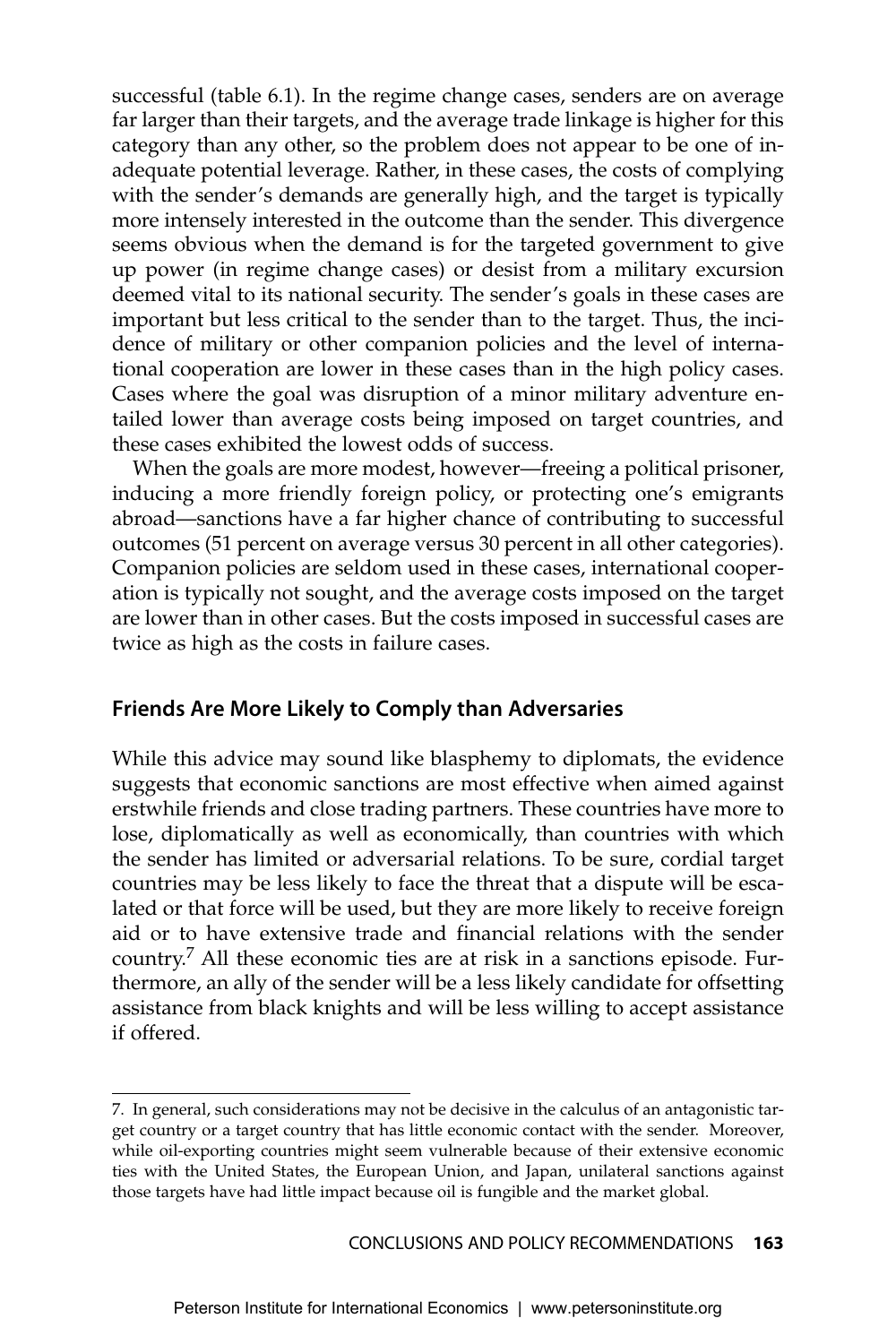|                                   | <b>Success</b> | <b>Failure</b> |
|-----------------------------------|----------------|----------------|
| Policy goal                       | cases          | cases          |
| Modest policy changes             | 2.3            | 2.0            |
| Regime change and democratization | 2.6            | 2.1            |
| Disruption of military adventures | 2.3            | 1.9            |
| Military impairment               | 1.6            | 1.7            |
| Other major policy changes        | 2.5            | 1.9            |
| All cases                         | つろ             | 2 O            |

# **Table 6.2 Success and prior relations, by policy goal**

**a. Prior relations index**

Note: The *prior relations* index, scaled from 1 to 3, measures the degree of warmth, prior to the sanctions episode, in overall relations between target and sender countries.  $1 =$  antagonistic;  $2 =$  neutral;  $3 =$  cordial.

| Policy goal                       | Cordial | <b>Neutral</b> | <b>Antagonistic</b> |
|-----------------------------------|---------|----------------|---------------------|
| Modest policy changes             | 50      | 68             | 13                  |
| Regime change and democratization | 46      | 22             | 15                  |
| Disruption of military adventures | 20      | 33             | 0                   |
| Military impairment               | 50      | 10             | 40                  |
| Other major policy changes        | 56      | 29             | $\Omega$            |
| All cases                         | 46      | 33             | 19                  |

#### **b. Success rates by policy goal and prior relations** (percent)

The higher compliance with sanctions by allies and trading partners reflects their willingness to bend on specific issues in deference to the overall relationship with the sender country. In addition, allies will not be as concerned as adversaries that concessions will undermine the government's reputation and leave it weaker in future conflicts.<sup>8</sup> Sanctions may succeed more often against friends than foes, but a word of caution must be inserted: The preservation of political alliances and economic ties should be equally important to prospective senders as to intended targets.

We quantified the warmth of preepisode relations between sender and target countries by means of an index scaled from 1 (antagonistic) to 3 (cordial). Table 6.2, which reports the average prior relations index in successful and failed cases in the top panel, indicates that, for four of the five categories of sanctions goals, preepisode relations were warmer in successful than in failed cases. Not surprisingly, however, when the sender's goal involved military impairment, prior relations were relatively more antagonistic toward all the targets involved.

<sup>8.</sup> See Drezner (1999, especially pp. 4–6) for detailed analysis of this argument and Mastanduno (2000, 298–99) for an alternative analysis.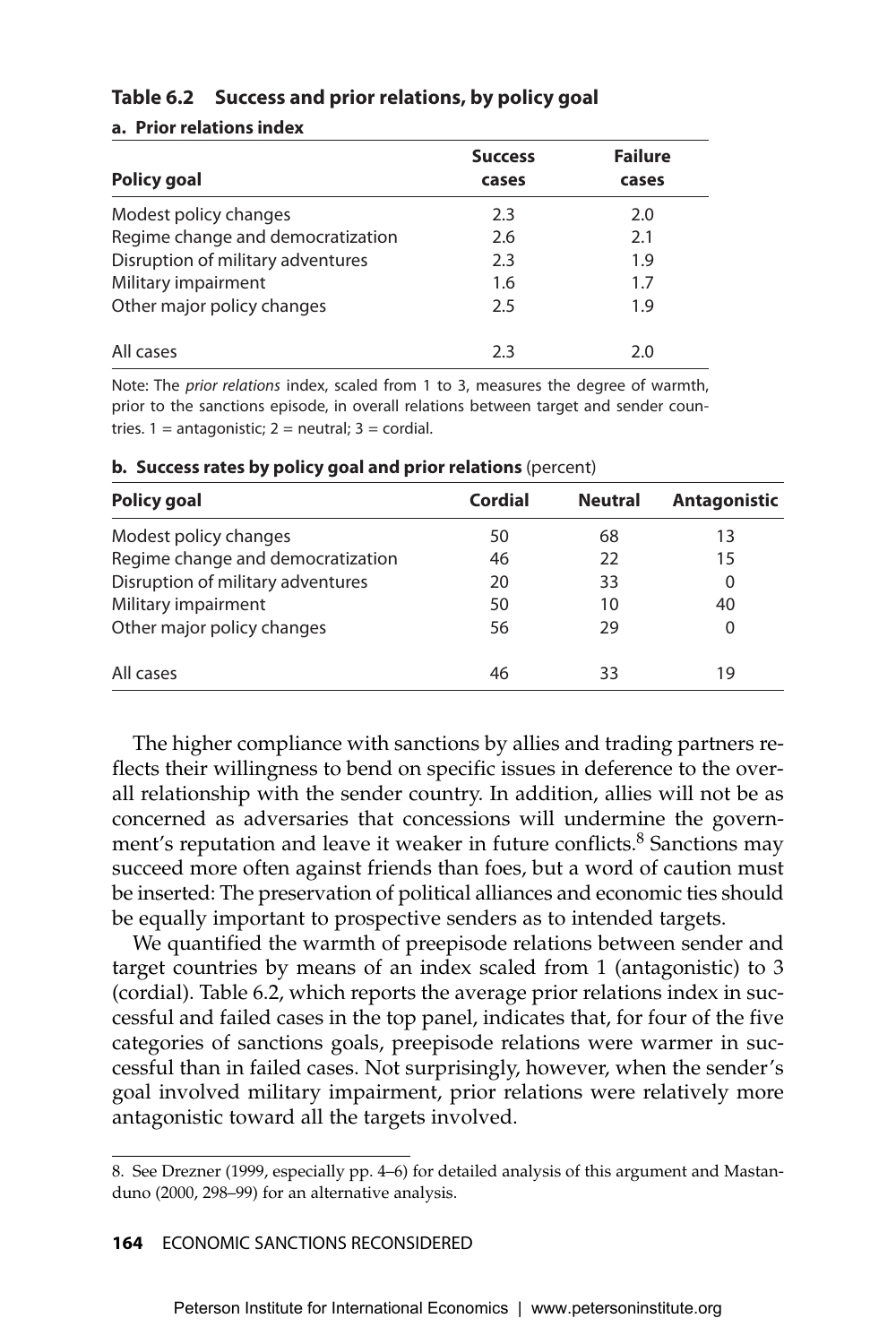|                                   | <b>Success</b> | <b>Failure</b> |
|-----------------------------------|----------------|----------------|
| Policy goal                       | cases          | cases          |
| Modest policy changes             | 23.1           | 18.4           |
| Regime change and democratization | 42.5           | 37.8           |
| Disruption of military adventures | 21.5           | 29.6           |
| Military impairment               | 36.9           | 21.2           |
| Other major policy changes        | 33.8           | 24.3           |
| All cases                         | 33.2           | 29.1           |

### **Table 6.3 Average trade linkage, by policy goal and success score** (percent)

Note: *Trade linkage* equals the average of presanction target-country exports to the sender country as a percent of total target-country exports and imports from the sender country as a percent of total target-country imports.

Table 6.2 probes these issues further in the bottom panel by breaking out the cases by goal and by warmth of the presanction relationship. Only 19 percent of the observations involving adversarial relations between sender and target achieved any degree of success, and 7 of the 9 somewhat successful cases involved either military force or the threat of military action, including the two World Wars (Cases 14-1 and 39-1), air strikes against Libya (Case 78-8), and enforcement of the no-fly zones in Iraq after the first Gulf War (Case  $90-1$ ).<sup>9</sup> When the goal of sanctions was anything other than modest (as defined here), barely 20 percent of episodes involving neutral or antagonistic relations between sender and target achieved any degree of success. By contrast, the sender was more than twice as likely to achieve some degree of success in cases where prior relations were cordial.

Higher levels of trade between senders and targets, calculated as a share of the target's total trade, are also associated with successful outcomes but less strongly than the broader prior relations index (table 6.3). The trade linkage variable is also positively associated with successful sanctions in the econometric analysis, but it is seldom statistically significant. We measured trade linkage by first evaluating the target country's merchandise imports from the sender expressed as a percentage of the target's total imports, then evaluating the target country's merchandise exports to the sender expressed as a percentage of the target's total exports, and then taking the average of the two figures. By this measure, the average trade linkage is lowest when goals are relatively modest and highest when senders seek regime change, but there is little apparent difference between successful and failed cases. In cases involving military disruption attempts, the average linkage is actually higher in the failed cases. Substantially higher

<sup>9.</sup> There are two targets and two goals for each in the World War II case (39-1), accounting for 4 of the 7 observations.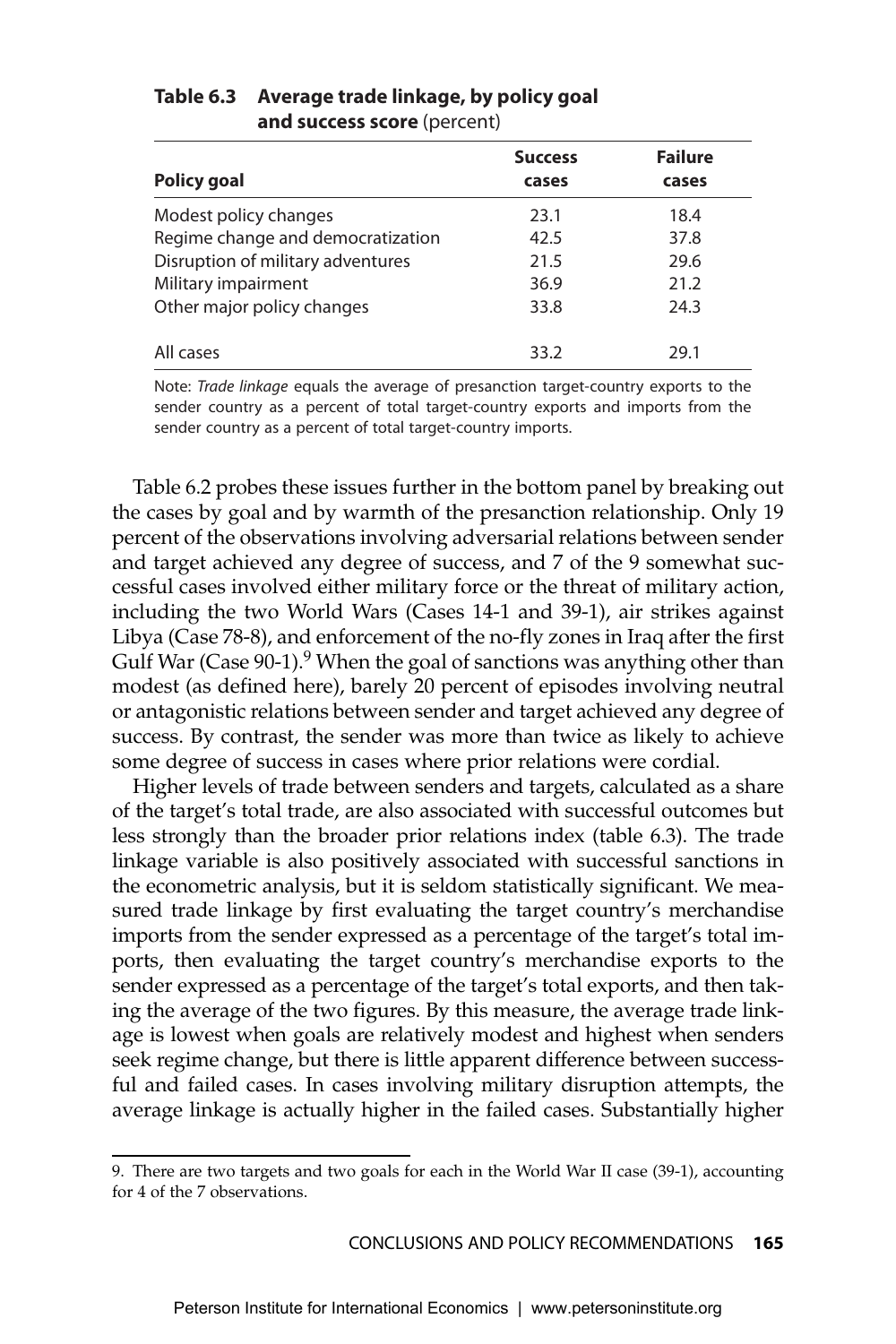| Policy goal                       | <b>Success</b><br>cases | <b>Failure</b><br>cases |
|-----------------------------------|-------------------------|-------------------------|
| Modest policy changes             | 2.2                     | 1.7                     |
| Regime change and democratization | 1.9                     | 1.5                     |
| Disruption of military adventures | 1.8                     | 1.9                     |
| Military impairment               | 1.2                     | 1.7                     |
| Other major policy changes        | 2.3                     | 2.0                     |
| All cases                         | 20                      | 17                      |

# **Table 6.4 Success and regime type, by policy goal**

### **a. Regime type in the target** (index)

Note: The *regime type* index is 1 for autocracy, 3 for democracy, and 2 for the intermediate type, "anocracy."

| <b>Policy goal</b>                | <b>Autocracy</b> | <b>Anocracy</b> | <b>Democracy</b> |
|-----------------------------------|------------------|-----------------|------------------|
| Modest policy changes             | 39               | 50              | 69               |
| Regime change and democratization | 23               | 28              | 78               |
| Disruption of military adventures | 33               | 11              | 25               |
| Military impairment               | 37               | 50              | 0                |
| Other major policy changes        |                  | 67              | 29               |
| All cases                         | 28               | 34              | 47               |

#### **b. Percent of cases scored as successes**

trade linkages between sender and target are associated with a higher probability of success only in high policy cases.

# **Beware Autocratic Regimes**

It is hard to bully a bully with economic measures. The evidence from the cases suggests that democratic regimes are more susceptible to economic pressure than autocratic ones and that economic weakness and political instability in the target country can make it still more vulnerable, but the evidence on this last point is weaker than expected. Both regime type and "economic health and political stability" are measured as three-level indices, where 1 indicates autocracy or weakness and instability and 3 indicates democracy or strength and stability.<sup>10</sup> Tables 6.4 and 6.5 report the average indices for both successful and failed cases, as well as more detailed results on the success rate by goal and by the level of each index.

<sup>10.</sup> The regime type variable is based on the more detailed Polity IV data. With respect to economic health and political stability, we also experimented with data on economic growth, inflation, and the Polity IV data on regime stability; see chapter 4 for a brief discussion of those results.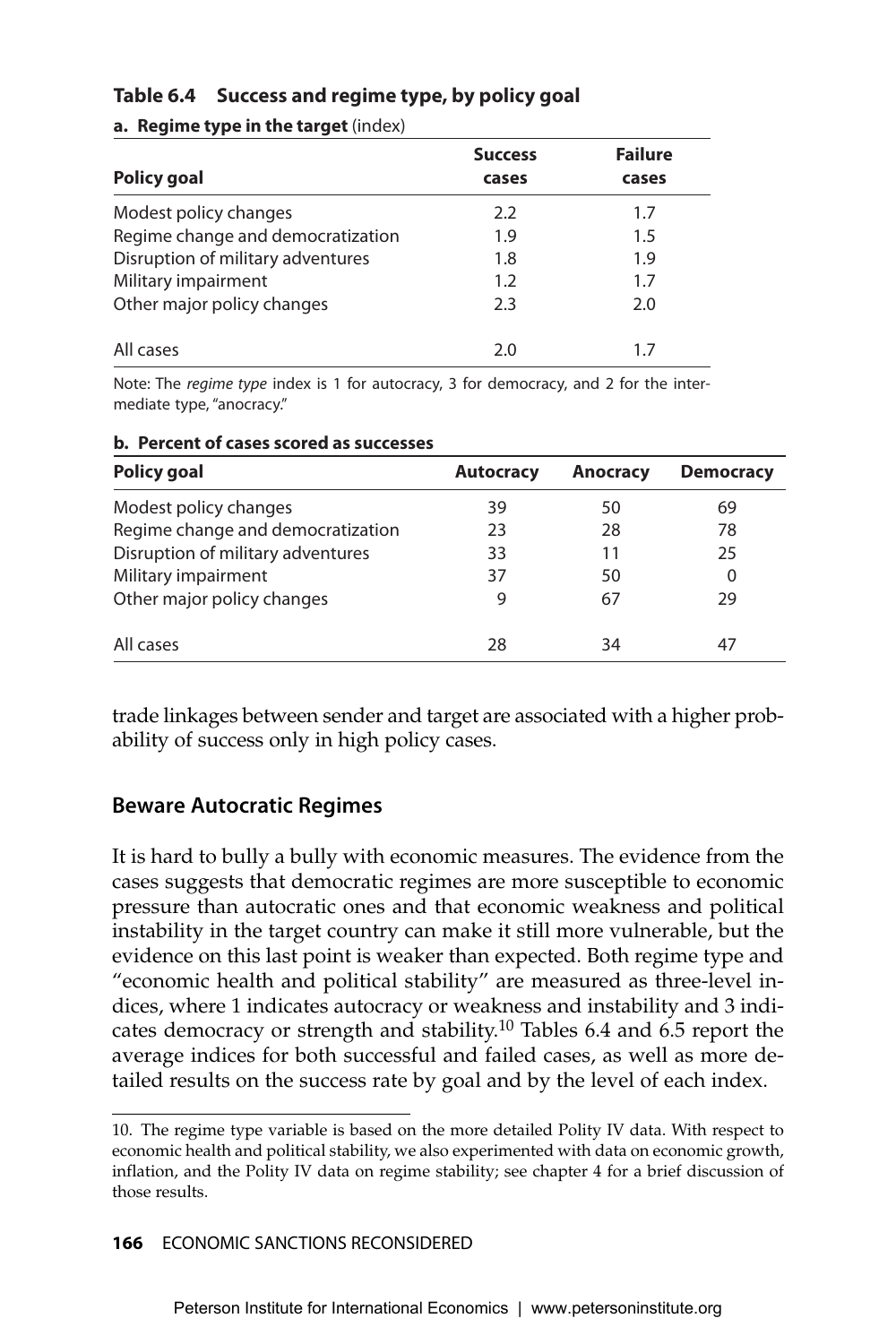|                                   | <b>Success</b> | <b>Failure</b> |
|-----------------------------------|----------------|----------------|
| Policy goal                       | cases          | cases          |
| Modest policy changes             | 2.0            | 2.4            |
| Regime change and democratization | 1.5            | 1.7            |
| Disruption of military adventures | 2.3            | 2.1            |
| Military impairment               | 2.2            | 2.4            |
| Other major policy changes        | 1.9            | 2.4            |
| All cases                         | 1 9            | 2.1            |

### **Table 6.5 Economic health and political stability, by policy goal and success score** (index)

Note: The *health and stability* index, scaled from 1 to 3, measures the target country's overall economic health and political stability: 1 indicates weakness and instability and 3 indicates strength and stability.

On average, our data support the hypothesis that democracies are more willing to accommodate the sender's demands and that strong and stable countries are less vulnerable to coercion than weak ones. However, the results differ markedly by type of goal, and the econometric analysis provides only modest support for the conclusion that regime type matters. In table 6.4, when the goals are modest or involve regime change, success is more likely when the target is democratic than when it is not. In the lower half of the table, the success rates are almost always lower when targeting autocrats than others. Similar patterns hold with respect to these goals and the effects of economic health and political stability. The results for the cases involving disruption of military adventures or military impairment are either the opposite of what was expected or show no discernible pattern.

In the great majority of cases we have documented, the target country has been much smaller than the sender country. Considering the median value, the sender's GNP is nearly 105 times larger than the target's, and there is little correlation between the size of the gap and the odds of a successful outcome. Even when the ratio between the sender and target GNP is 10 or less, there is little difference in the odds of a successful outcome when compared with the sample as a whole.

Because senders are almost always far larger in economic terms than their targets, relative size is not very helpful in predicting success in the majority of cases. It does not make much difference whether the sender country (or coalition) is 10 or 200 times the size of the target. Within a very broad range, the relative size of the target economy is less important than other factors that come into play, such as the goal sought, the warmth of relations between sender and target prior to the imposition of sanctions, and the economic impact of the sanctions (see below).

In sum, senders should not expect that sanctions will work as well against very large targets that are strong, stable, hostile, and autocratic.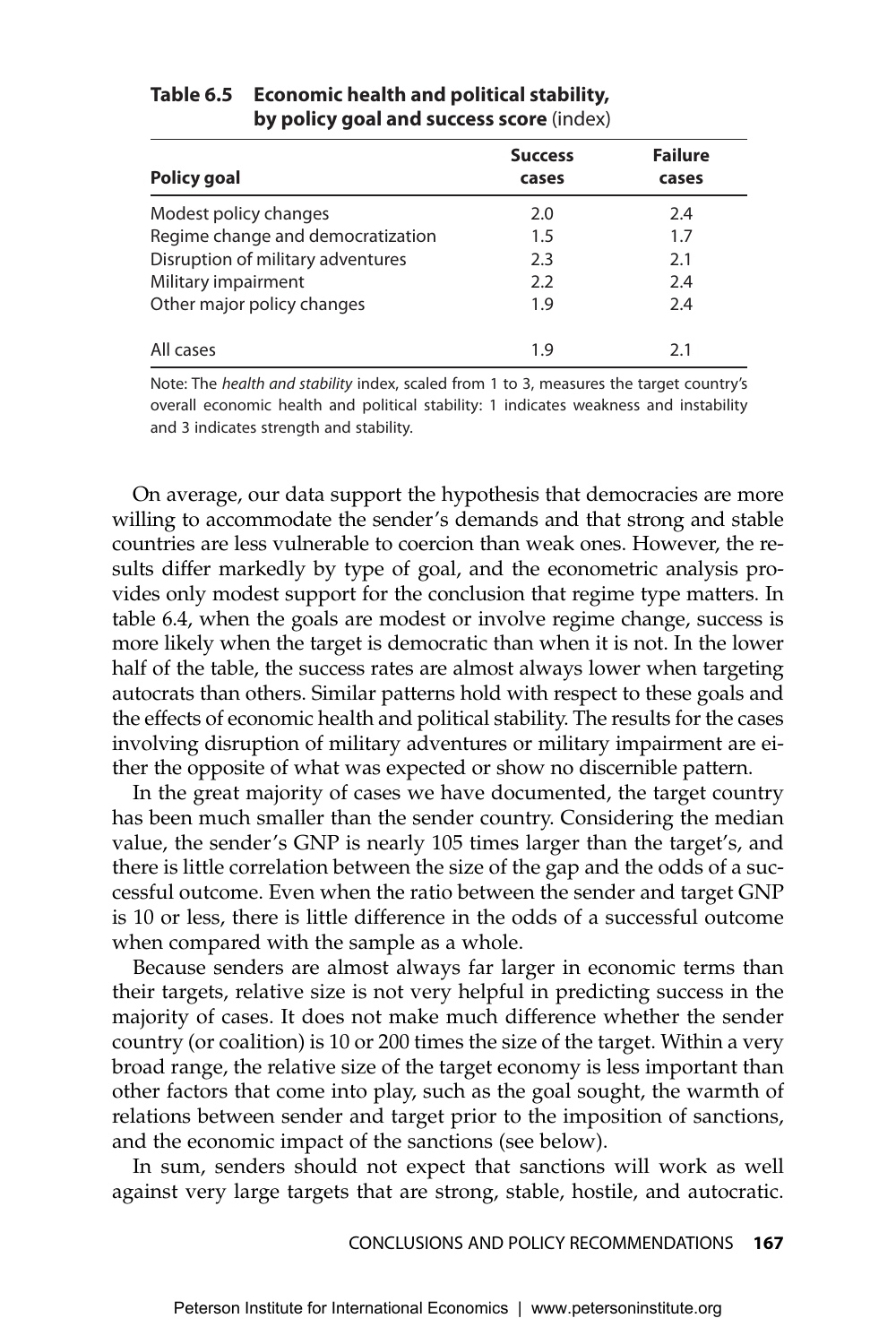The econometric results presented in appendix A modestly support the hypotheses that success is more likely against relatively democratic regimes, perhaps because dictators can better ignore the costs of defying sanctions, and that success is more likely when the sender's relations with the target are cordial than when they are antagonistic.

#### **Slam the Hammer, Don't Turn the Screw**

Political leaders value an incremental approach toward deploying sanctions to avoid immediate confrontation and to justify the subsequent use of force, if all else fails. Our analysis continues to stress the opposite: There is a better chance to avoid military escalation if sanctions are deployed with maximum impact. That was our conclusion in 1990 regarding Iraq<sup>11</sup> and is our policy advice in 2007 in the confrontation with Iran over its ambitions to develop nuclear weapons. Vigorously using the stick, however, does not mean that carrots cannot be part of the package as well (see box 6.1).

Relatively minor sanctions can serve symbolic purposes, but if the goal is to change policies or behavior in the target country, the economic costs imposed by sanctions clearly matter.<sup>12</sup> Excluding the three observations involving the UN sanctions against Iraq because they are extreme outliers, table 6.6 shows that the average cost to the target for all successful cases was 3.3 percent of GNP, nearly double the 1.6 percent of GNP in failures. When other major policy changes are at stake, the cost in success cases is far larger than for the sample as a whole, and it is nearly eight times the level imposed in failed cases. The economic costs imposed in military impairment cases seem surprisingly low but are still three times as high when the sender achieves some degree of success. The costs imposed when the goal is regime change are also, not surprisingly, quite high and are almost 50 percent higher in successes than failures. Only when the objective is the disruption of relatively minor military adventures are the economic costs lower for successes than for failures.

Elements of a sanctions episode that obviously affect costs are the type and the scope of sanctions chosen. As shown in table 6.7, broader sanctions have higher success rates on average. Cases in which financial, export, and import sanctions were all used, often comprehensively, were successful 40 percent of the time, versus 25 percent for trade controls (either export only, import only, or both), and roughly 20 percent for either export or import

<sup>11.</sup> Kimberly Ann Elliott, Gary Clyde Hufbauer, and Jeffrey J. Schott, "The Big Squeeze: Why the Sanctions on Iraq Will Work," Outlook Section, *Washington Post,* December 9, 1990.

<sup>12.</sup> See Mastanduno (2000) for an analysis of why the relationship between economic and political gain is not linear; also see Jentleson (2000, 131–32) for a discussion on how and why costs matter.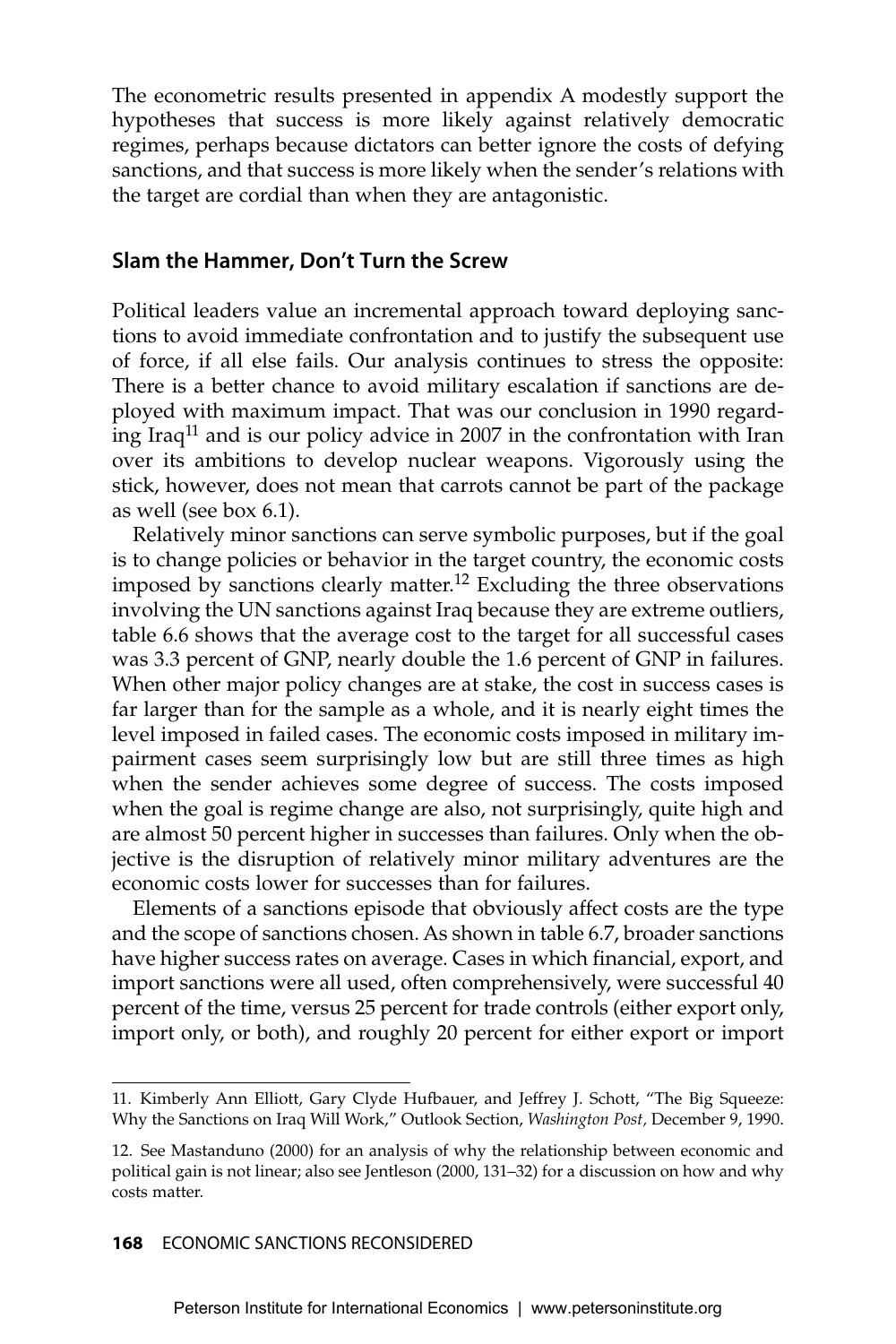#### **Box 6.1 Reinforcing the stick with carrots**

When goals are ambitious, involving high stakes for both parties, sanctions must generally impose significant costs to have any chance of contributing to a positive outcome for the sender. Even then, however, the costs to the target of complying with the sender's demands are, by definition, high, and the costs of defiance related to the sanctions may not be high enough to change the target's behavior. In such cases, a deft manipulation of carrots might lower the costs of compliance enough that the target will be willing to make a deal. When extensive sanctions are in place, promises to lift them obviously become an important carrot, as with Libya and Muammar Gadhafi's decision to surrender, first, the suspects in the Pan Am bombing and then his programs for developing weapons of mass destruction (Cases 78-8 and 92-12).

Carrots can also be helpful in cases where maximum sanctions are politically infeasible, despite our recommendation to use the hammer rather than the screwdriver. For example, in both North Korea and Iran (Cases 93-1 and 84-1, respectively), US efforts to blunt nuclear weapons proliferation have been overshadowed by concerns of key allies about regional stability, energy security, commercial relations, and other competing goals. In these two cases, the United States has limited remaining economic leverage, because its own long-standing comprehensive sanctions against North Korea and Iran have cut off almost all commercial ties; meanwhile, key allies in Europe, Russia, China, and South Korea have been reluctant to impose their own stiff sanctions for a variety of reasons.

Particularly with respect to Iran (and previously Libya), the US Congress has repeatedly tried to use US economic leverage to coerce cooperation from those allies and is considering new legislation to further limit the executive branch's ability to waive third-party sanctions. This approach is extremely costly to US foreign policy and commercial interests and has never been effective.

In these and similar cases, the United States needs to retain the stick and continue to seek the cooperation of its allies in using sanctions in the face of intransigent targets. This was the objective of US diplomacy toward Iran at the G-8 Summit held in Heiligendamm, Germany in June 2007. At least in rhetorical terms, the G-8 members strengthened their resolve to use sanctions to deter Iran's nuclear ambitions. But in cases such as Iran, involving national security goals, sanctions seldom work as a stand-alone instrument. US policymakers must also be prepared to negotiate and to offer positive incentives as a means of inducing cooperation from targets. Sticks are needed to ensure that carrots do not become simply rewards for bad behavior, but negotiations themselves are a process, not a carrot.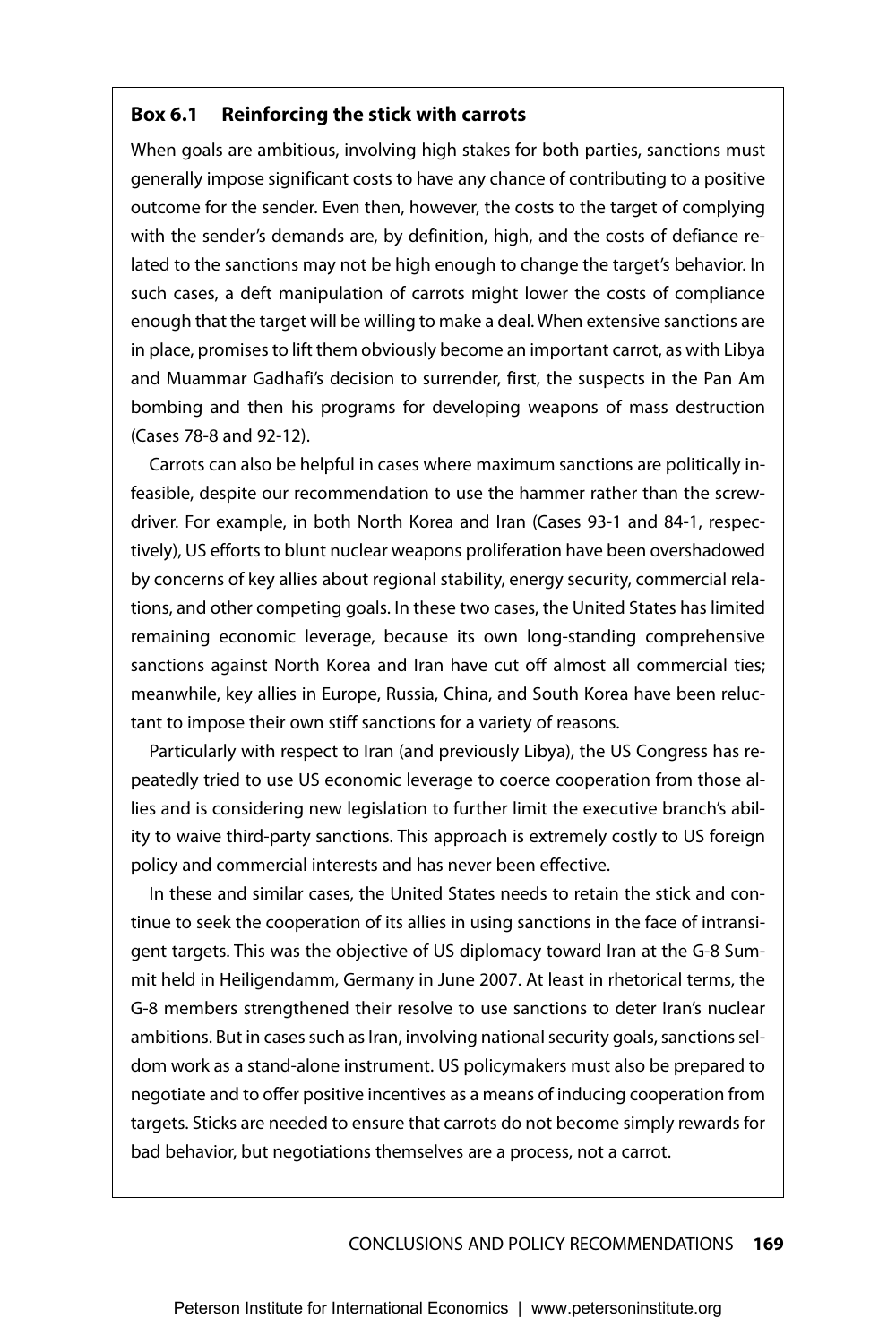| Table 6.6 Average cost to target, by policy goal |  |  |  |
|--------------------------------------------------|--|--|--|
|                                                  |  |  |  |

(as percent of GNP)

| Policy goal                                    | <b>Success</b><br>cases | <b>Failure</b><br>cases |
|------------------------------------------------|-------------------------|-------------------------|
| Modest policy changes                          | 2.6                     | 1.1                     |
| Regime change and democratization <sup>a</sup> | 3.4                     | 2.3                     |
| Disruption of military adventures              | 0.9                     | 2.3                     |
| Military impairment <sup>a</sup>               | 2.1                     | 0.7                     |
| Other major policy changes <sup>a</sup>        | 5.5                     | 0.7                     |
| All cases                                      | 3.3                     | 1.6                     |

a. These averages exclude the three observations for Case 90-1: UN vs. Iraq, because the costs to target in that case are an extreme outlier.

Note: Negligible costs are valued at zero.

| <b>Success</b><br>cases | <b>Failure</b><br>cases | <b>Total</b> | <b>Success frequency</b><br>(percent) |
|-------------------------|-------------------------|--------------|---------------------------------------|
| 25                      | 37                      | 62           | 40.3                                  |
| 19                      | 34                      | 53           | 35.8                                  |
| 10                      | 30                      | 40           | 25.0                                  |
| 2                       | 8                       | 10           | 20.0                                  |
| 5                       | つろ                      | 28           | 17.9                                  |
|                         |                         |              |                                       |

#### **Table 6.7 Success by sanction type**

sanctions used in conjunction with financial sanctions.<sup>13</sup> Not surprisingly, the costs imposed in cases using all three categories of sanctions were twice as high, at 4.3 percent of GNP, as for the sample as a whole (calculated from the database and excluding Iraq from both samples).

Interestingly, financial sanctions were only slightly less effective than the triple combination, contributing to successful outcomes in nearly 36 percent of cases where they were used; they were also used more often than trade controls alone. Most of these cases involved the reduction of economic aid, sometimes in conjunction with reduced military aid or other public financial assistance. The interruption of private financial flows, such as bank loans or foreign investment, has been used far less often though post-2000 cases against North Korea and Iran suggest sophisti-

<sup>13.</sup> Import controls alone have a 50 percent success rate, but there are only six such cases, and we would not put too much weight on such a small number. Why import controls might be more effective, as well as the legal constraints and potential risks in using them, are subjects discussed in chapters 2 and 4.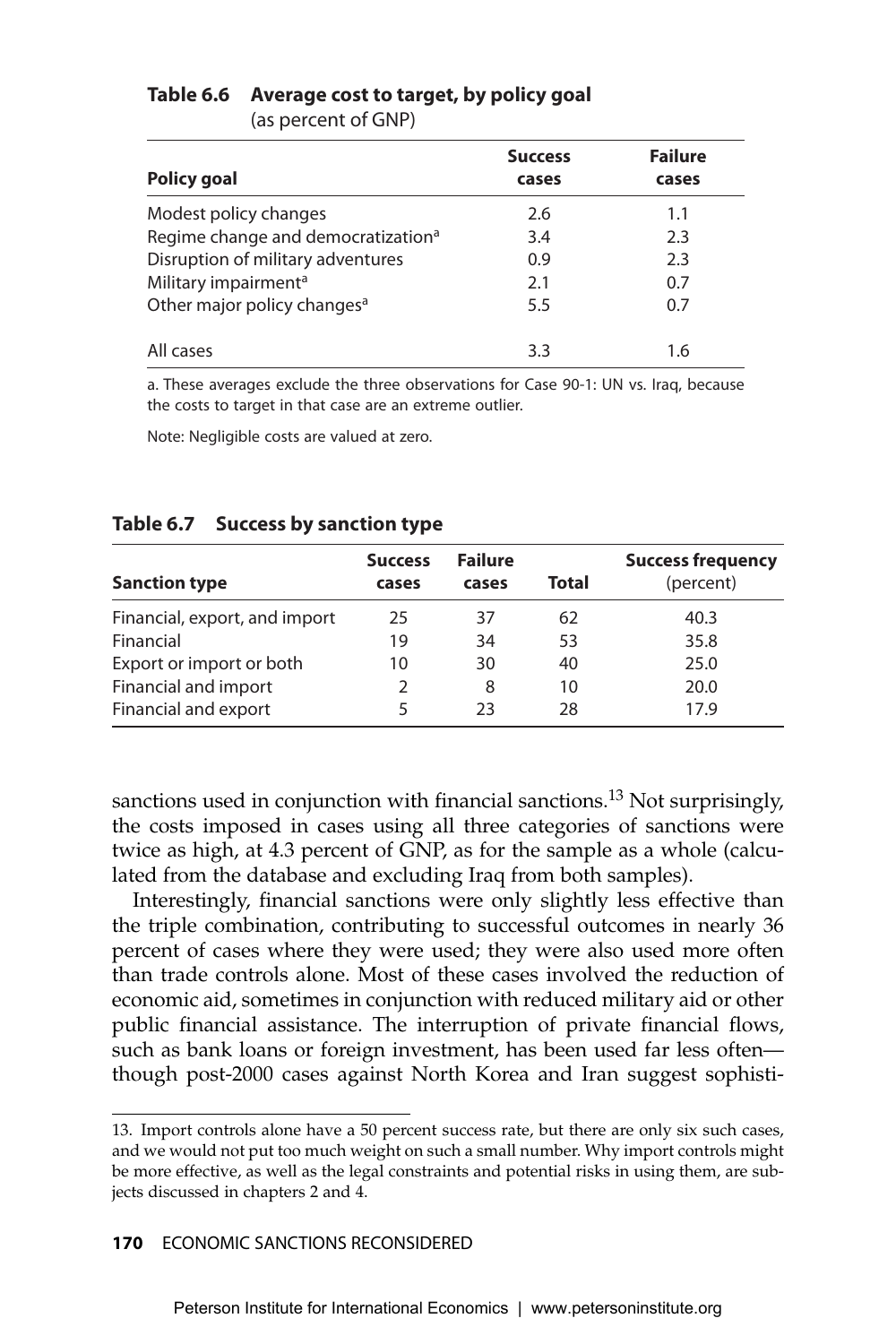| Policy goal                       | <b>Success</b><br>cases | <b>Failure</b><br>cases |
|-----------------------------------|-------------------------|-------------------------|
|                                   |                         |                         |
| Modest policy changes             | 3.5                     | 6.5                     |
| Regime change and democratization | 5.4                     | 8.0                     |
| Disruption of military adventures | 1.3                     | 6.1                     |
| Military impairment               | 6.2                     | 11.7                    |
| Other major policy changes        | 3.7                     | 9.8                     |
| All cases                         | 4.4                     | 8.4                     |

#### **Table 6.8 Success and duration of sanctions episodes, by policy goal** (average number of years)

cated interventions by the US Treasury may provide leverage on the target (see our discussion in chapter 5). In some cases, the denial of finance may compound the cost to the target country by inhibiting its ability to engage in trade, even without the imposition of formal trade controls.

Regime change is often the goal sought when financial sanctions are used alone. Moreover, the targets are, on average, less economically healthy and politically stable than in other episodes where sanctions are imposed (1.6 versus 2.1 on our 3-level index), and they have closer relations with the sender (2.4 versus 2.0 on our 3-level index). Under such conditions, the relatively modest costs imposed by manipulating aid might have disproportionate economic effects, or the target might be wary about alienating an important friend. In addition, these sanctions have the smallest immediate costs for the sender and may be easier to maintain than trade controls (see below).

When the goal in a sanctions episode is an ambitious one, the speed and decisiveness with which sanctions are imposed can also affect the outcome. Sanctions imposed slowly or incrementally may simply strengthen the target government at home as it marshals the forces of nationalism. Moreover, either the sender's own firms or foreign competitors are likely to undercut such measures over time. Sanctions generally are regarded as a short-term policy, with the anticipation that normal commercial relations will be restored after the crisis is resolved. Thus, even though popular opinion in the sender country may welcome the introduction of sanctions, the longer an episode drags on, the more public support for sanctions dissipates. This is particularly true for sanctions imposed by a coalition of sender countries, where views regarding the importance of the objective may not be shared equally.

The cases we have documented show a clear association between the duration of sanctions and the waning prospects of success (table 6.8). The impact of sanctions may be less than expected because either the sanctions take too long to bite or their bite loosens too soon.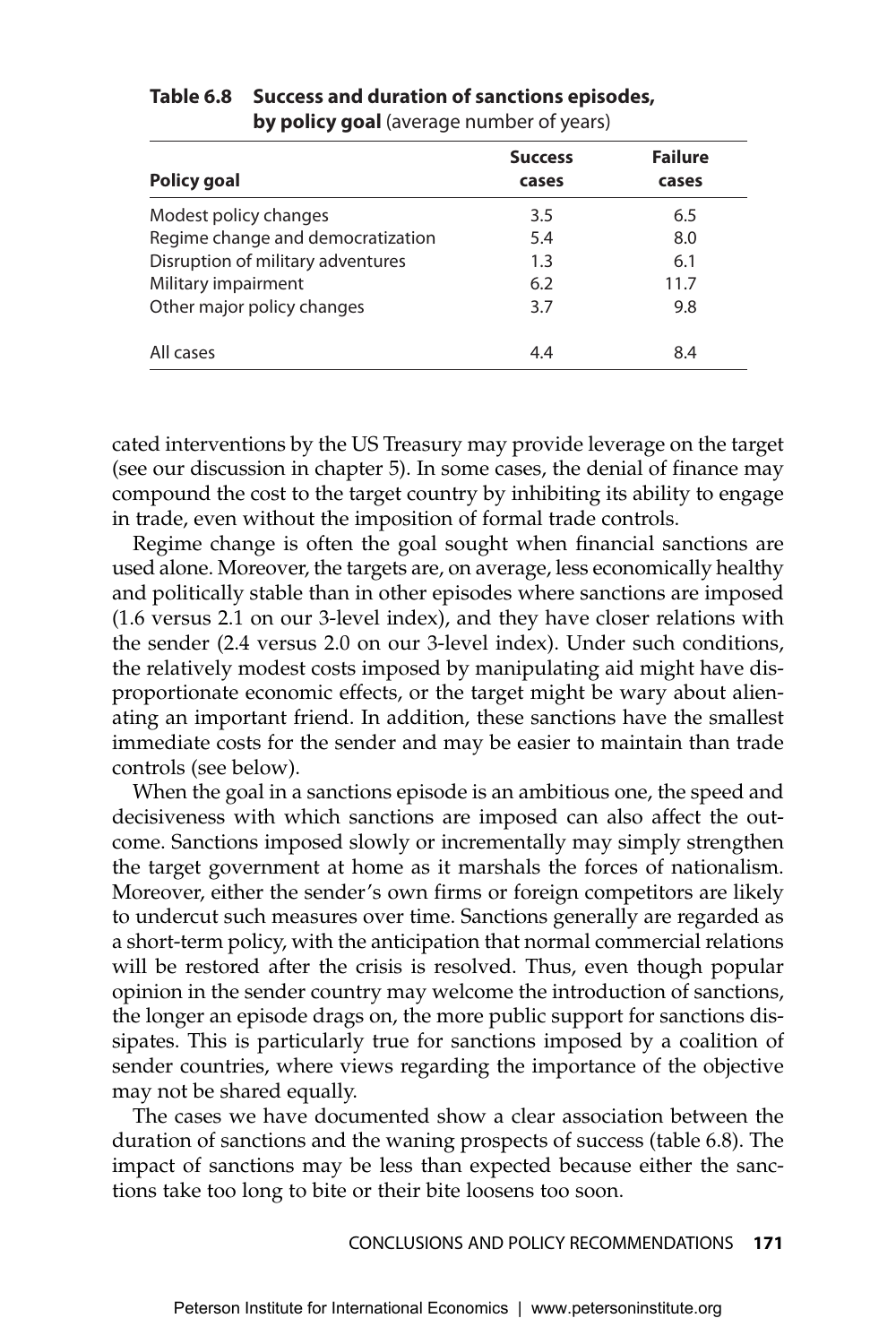However, the passage of time alone does not undermine economic sanctions. Other factors are correlated with the length of an episode. Episodes between erstwhile allies are generally short, to the point, and often successful, lasting on average four years versus over eight years for cases where relations between the sender and target are less than cordial prior to the imposition of sanctions. The length of sanctions episodes is also highly correlated with the presence of offsetting assistance from another major power, with the average "black knight" case lasting more than 13 years versus under six years in cases where no such assistance is provided. This difference underscores how causality between the length of an episode and the probability of success or failure goes in both directions: Sanctions that do not end quickly are more likely to attract a black knight to assist the target, but such assistance also erodes the chances of success and, given the reluctance of most senders to admit failure and lift sanctions, contributes to episodes that drag on indefinitely.

In any event, the inverse relationship between success and the duration of sanctions argues against a strategy of "turning the screws" on a target country, slowly applying more economic pressure over time until the target succumbs. Time affords the target the opportunity to adjust: that is, to find alternative suppliers, build new alliances, and mobilize domestic opinion in support of its policies.

The lesson that sanctions imposed quickly and decisively are more likely to succeed can pose a dilemma, however. When the goal is ambitious, especially involving the target's national security, decisive sanctions usually require multilateral cooperation, if not from the UN Security Council, at least from the industrial democracies. However, ensuring multilateral cooperation takes time to arrange and often is not achievable. Quick UN sanctions against Iraq in 1990 were a notable exception; more typical was the measured and indecisive international reaction to the Indian and Pakistani nuclear weapons tests in 1998, which was subsequently repeated when Iran ventured down the same path.

#### **More Is Not Necessarily Merrier**

A large coalition of sender countries does not necessarily make a sanctions episode more likely to succeed. International support for a sanctions policy can strengthen the political signal and economic threat, but it also can hurt chances of success by diluting the scope and impact of the common sanctions in the process of securing agreement among the senders.

In general, the greater the number of countries needed to implement sanctions and the longer the sanctions run, the greater the difficulty of sustaining an effective coalition. An observation on military alliances made by the great 19th century Prussian strategist Field Marshal Count Helmuth Von Moltke applies equally well to 21st century sanctions. Von Moltke held: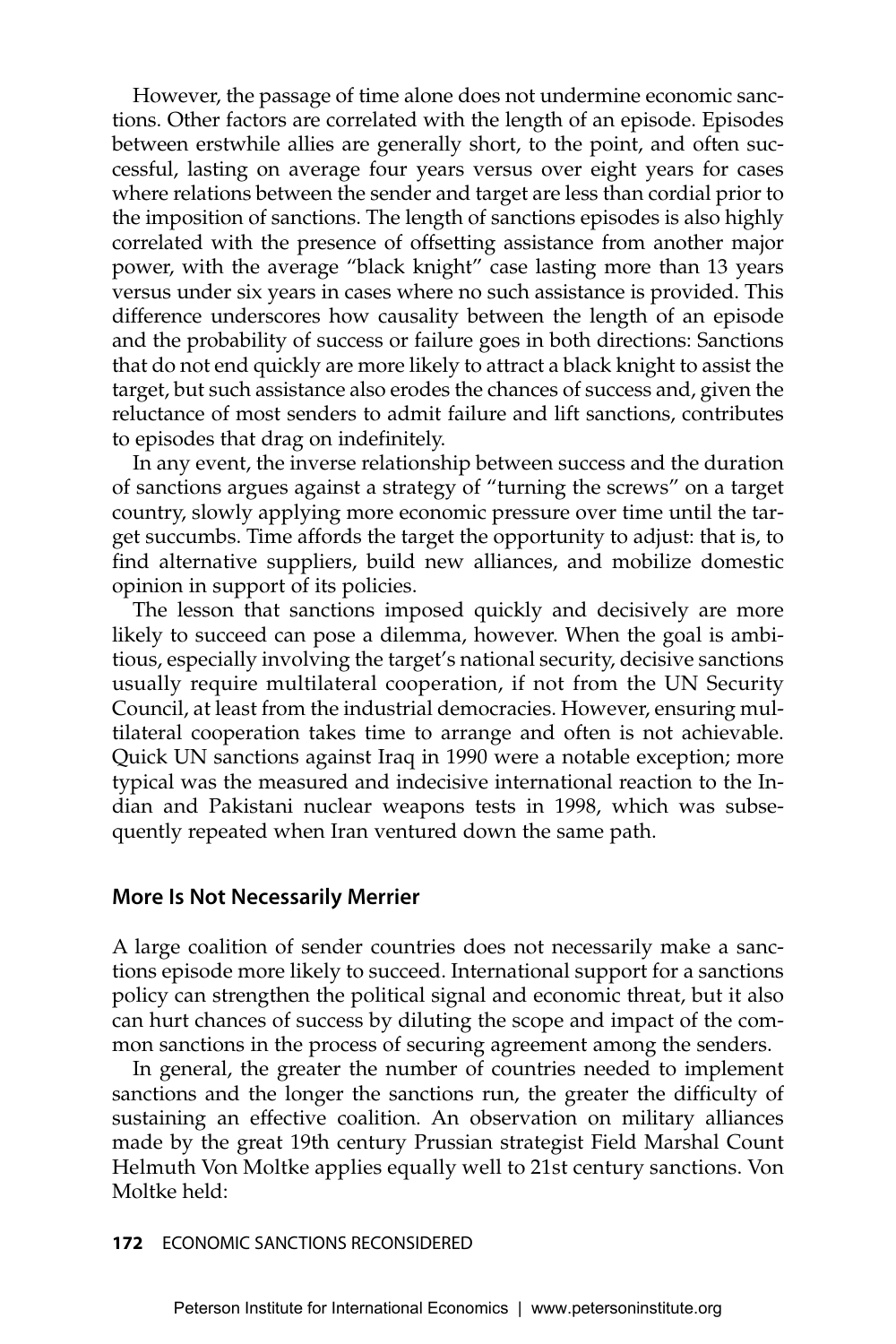A coalition is excellent as long as all interests of each member are the same. But in all coalitions the interests of the allies coincide only up to a certain point. As soon as one of the allies has to make sacrifices for the attainment of a large common objective, one cannot usually count on the coalition's efficacy. Coalitions never readily perceive that the large objects of a war cannot be attained without such sacrifices. (Quoted in Hughes 1993)

The 1990 UN embargo against Iraq, which was unprecedented in its comprehensive coverage and almost universal participation, was the exception that proves the rule. Few cases provide the glue for common action by raising such overriding security concerns as the invasion of one sovereign country by another and by threatening world oil supplies to boot, as Iraq did in 1990–91. Indeed, in the post–Gulf War period, when the central purpose of sanctions was to deprive Iraq of its nuclear, chemical, and biological weapons capability, the UN coalition progressively frayed and by 1999 showed major tears.

The idea that international cooperation is a necessary ingredient in all sanctions cases is also misplaced. A sender country looks to its allies for help when its goals are ambitious; in cases involving truly modest goals, cooperation may be helpful but not essential. These conclusions are borne out in tables 6.9 and 6.10, which compare successful and failed cases based on the extent of international cooperation achieved (as measured by our international cooperation index, with a maximum score of 4) and whether an international organization was involved.<sup>14</sup> On average, there is no difference in the degree of international cooperation between successes and failures, and the relationship may even be negative in cases involving modest goals or demands for regime change.<sup>15</sup> In cases involving high policy goals, however, international cooperation was markedly higher in successes than failures.

In high policy cases, international cooperation serves three useful functions: to increase the moral suasion of the sanction, to help isolate the target country from the global community psychologically as well as economically, and to preempt foreign backlash, thus minimizing corrosive friction within the alliance. However, pressing too hard to corral reluctant allies can have the perverse effect of undermining the impact of the sanctions, if multilateral agreement takes too long to achieve or requires watering down the sanctions imposed.

When pursuing high policy objectives, the inherent prospects for ultimate success through the use of sanctions alone are seldom bright, and

<sup>14.</sup> Involvement by an international organization could improve sanctions in at least two ways: by lowering transactions costs involved in organizing and implementing sanctions and by increasing the legitimacy and political weight of a sanctions companion. To isolate the latter, our variable indicates those cases where both sender and target were members of the international organization cooperating in a sanctions effort.

<sup>15.</sup> These findings modify the second edition, in which we reported that the relationship between international cooperation and the probability of success was negative on average.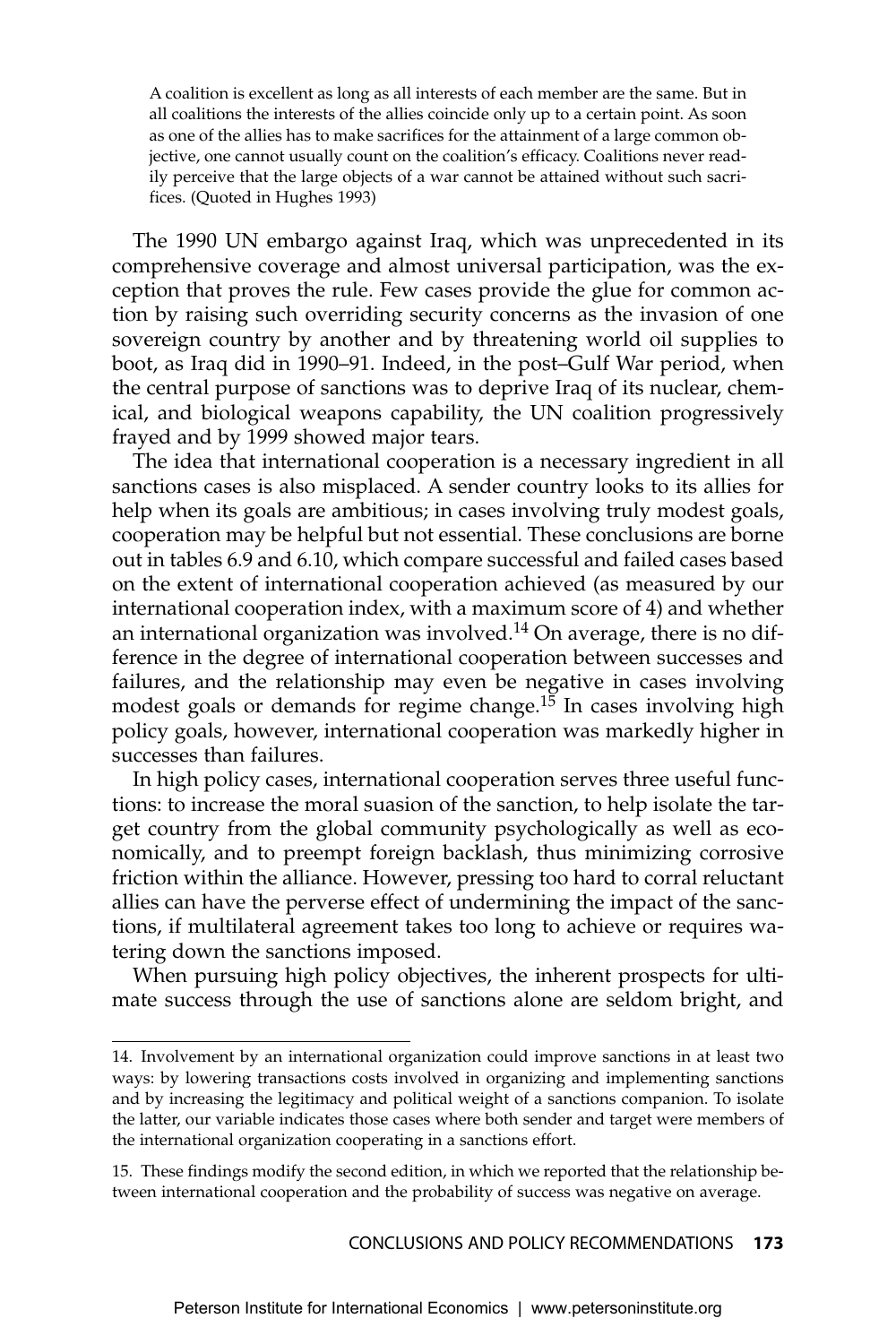| Policy goal                       | <b>Success</b><br>cases | <b>Failure</b><br>cases |
|-----------------------------------|-------------------------|-------------------------|
| Modest policy changes             | 1.5                     | 1.9                     |
| Regime change and democratization | 2.0                     | 2.2                     |
| Disruption of military adventures | 2.5                     | 2.2                     |
| Military impairment               | 2.9                     | 2.4                     |
| Other major policy changes        | 2.5                     | 1.8                     |
| All cases                         | 21                      | 2.1                     |

# **Table 6.9 Success and international cooperation with sender, by policy goal** (index)

Note: The extent of *international cooperation with sender,* on an index scale of 1 to 4, indicates the degree of assistance received by the principal sender country in applying sanctions.  $1 = no$  cooperation;  $2 = minor$  cooperation;  $3 = modest$  cooperation; 4 = significant cooperation.

# **Table 6.10 Success and cooperation from an international organization, by policy goal** (percent of cases)

| <b>Policy goal</b>                | <b>Success</b><br>cases | <b>Failure</b><br>cases |
|-----------------------------------|-------------------------|-------------------------|
| Modest policy changes             | 9                       | 10                      |
| Regime change and democratization | 24                      | 25                      |
| Disruption of military adventures | 50                      | 47                      |
| Military impairment               | 22                      | 10                      |
| Other major policy changes        | 30                      | 22                      |
| All cases                         | 21                      | 22                      |

Note: Involvement of an international organization is scored as 1 if both the sender and target countries are members of an international organization that supports the sanctions, and zero otherwise.

even high degrees of cooperation are often not enough to overcome the target's resistance. Without significant cooperation from its allies, a sender country will have difficulty achieving success in cases involving high policy goals. However, international cooperation does not guarantee success even in these cases, as evidenced from the long history of US and CoCom strategic controls against the Soviet Union, the Arab League's futile boycott of Israel, and the frustrated US/UN sanctions campaign to restore democracy in Haiti in the mid-1990s.

These observations, together with our statistical analysis, suggest that international attempts to force "cooperation," using the heavy hand of extraterritorial controls, will seldom yield desirable results. Sanctions should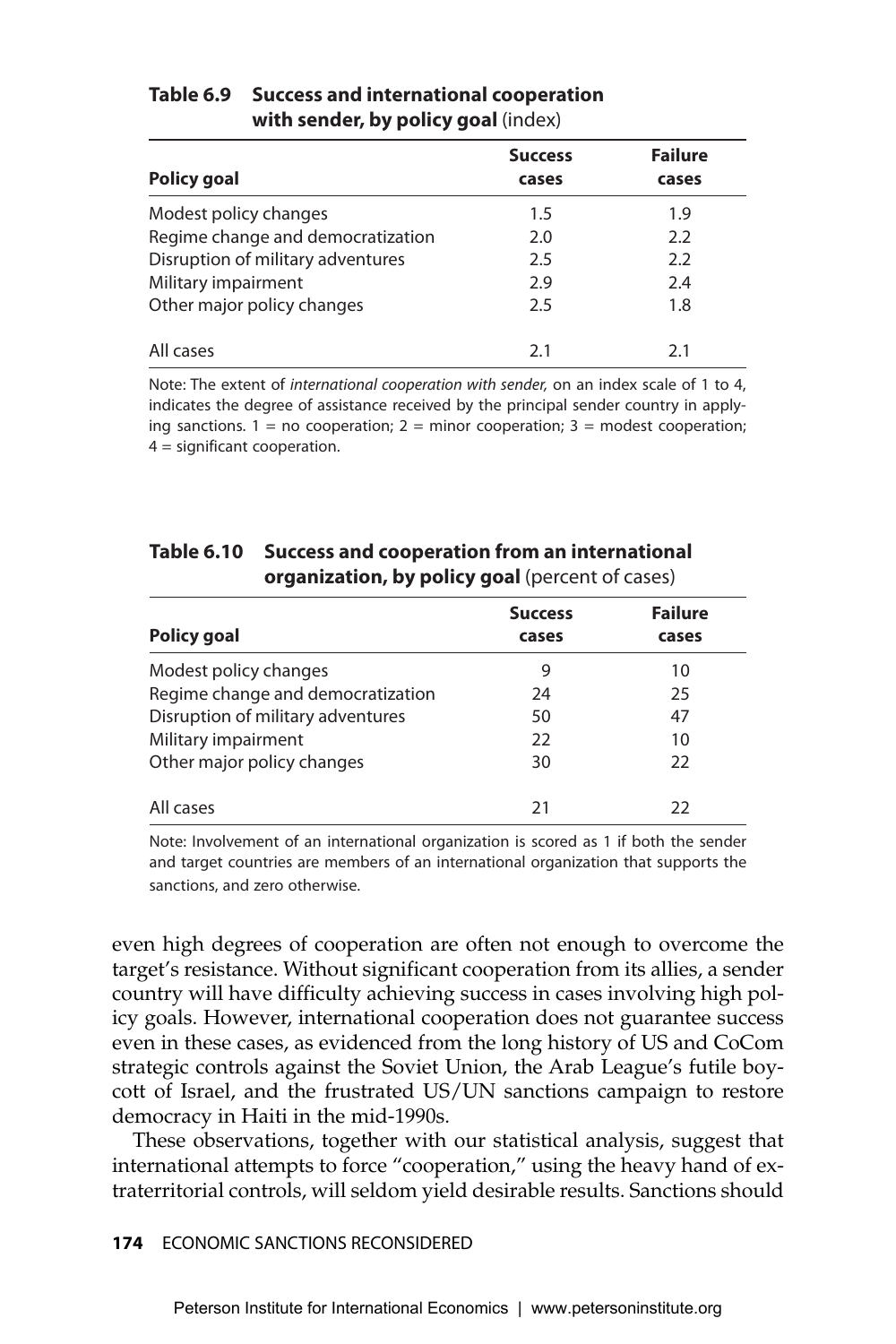| Policy goal                       | <b>Success</b><br>cases | <b>Failure</b><br>cases |
|-----------------------------------|-------------------------|-------------------------|
|                                   |                         |                         |
| Regime change and democratization | 16                      | 22                      |
| Disruption of military adventures | 0                       | 27                      |
| Military impairment               | 11                      | 25                      |
| Other major policy changes        | 10                      | 35                      |
| All cases                         | 11                      | 23                      |

### **Table 6.11 Success and international assistance to target, by policy goal** (percent of cases in each category)

be either deployed unilaterally, because the need for one's allies is slight, or designed in genuine cooperation with one's allies in order to reduce backlash and evasion. In the latter cases, cooperation from an international organization can also be helpful, though not decisive. Table 6.10 shows that cooperation from an international organization in which both the sender and target are members is associated with a higher rate of success in the high policy categories.

On the other hand, active noncooperation by other countries can sabotage the effort by providing offsetting assistance to the targeted regime. This last point is significant. Too many cooks *opposing* sanctions can spoil the sender's broth. Adversaries of the sender country may be prompted by a sanctions episode to assist the target. Such opposition frequently occurred in episodes that either provoked or derived from East-West rivalry. In the post–Cold War world, the same forces have eroded US efforts to isolate Cuba, Iran, and Burma. Assistance extended by a black knight not only offsets the economic cost inflicted on the target country but also bolsters the target government's standing at home and abroad. Table 6.11 indicates that external assistance to the target country erodes the chances of sender-country success, particularly in cases where the policy goal is disruption of a military adventure or a high policy goal such as deterring the Soviet-supported forces of North Vietnam in the 1960s and 1970s.

# **Choose the Right Tool for the Job**

Sanctions often are the first course in a menu of actions against belligerent nations. In many instances, they are deployed in conjunction with other measures directed against the target: covert action, quasi-military measures, or regular military operations. Indeed, in some cases, economic sanctions merely provided an interim governmental response until military action could be organized—as President George H. W. Bush admitted in his memoirs about the first Gulf War (Bush and Scowcroft 1998). The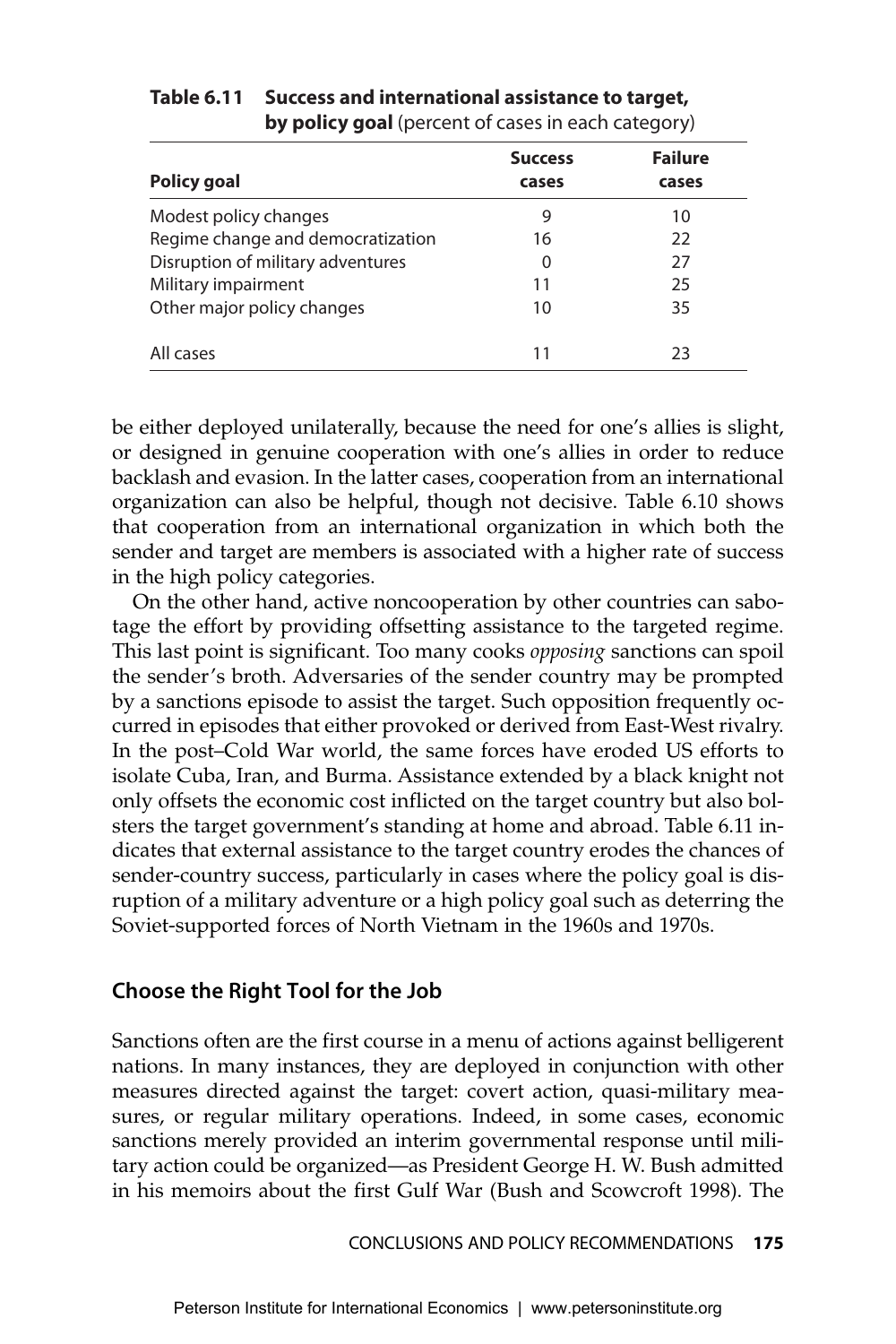| Policy goal                       | <b>Success</b><br>cases | <b>Failure</b><br>cases |
|-----------------------------------|-------------------------|-------------------------|
| Modest policy changes             | 9                       | 24                      |
| Regime change and democratization | 36                      | 29                      |
| Disruption of military adventures | 0                       | 33                      |
| Military impairment               | 78                      | 35                      |
| Other major policy changes        | 40                      | 57                      |
| All cases                         | 31                      | 34                      |

#### **Table 6.12 Success and companion policies, by policy goal** (percent of cases)

aim of these "companion" measures is to strengthen pressure on the target and to increase chances of achieving the desired foreign policy outcome. As table 6.12 shows, companion measures are used most frequently in episodes involving regime change and high policy goals, but the effect on outcomes is marginal or negative, except in the case of military impairment, where most successful cases also involve military force or threats to use force. By contrast, companion policies are seldom used in cases involving modest policy changes.

The figures on success and failure in cases involving companion policies are somewhat misleading, since our methodology recognizes success only in cases where sanctions made a positive contribution to the policy outcome. In several cases counted as failures for the use of sanctions—for example, against Noriega in Panama (Case 87-1), against Iraq (Case 90-1), and against Haiti (Case 91-5)—the sender country achieved its goal, but military or covert measures swamped the impact of the sanctions. Nevertheless, the imposition of sanctions was often a necessary prelude to the use of stronger weapons. In such cases, leaders recognized early on that sanctions alone would not achieve the sender's objectives; but a sanctions campaign amounted to the requisite "college try" before military measures could be unleashed.

# **Don't Be a Cheapskate or a Spendthrift**

Senders need to match costs imposed on domestic constituencies (and allies) to expected benefits; otherwise, public support for the sanctions policy may quickly erode. But senders also need to take care not to worry so much about minimizing self-inflicted costs that they devalue the impact of the overall exercise.

On average, the cost-to-sender index (scored from 1 to 4, with 1 representing a net gain and 4 a major loss to the sender) is slightly lower in successful than in failed cases (table 6.13). Not surprisingly, the costs that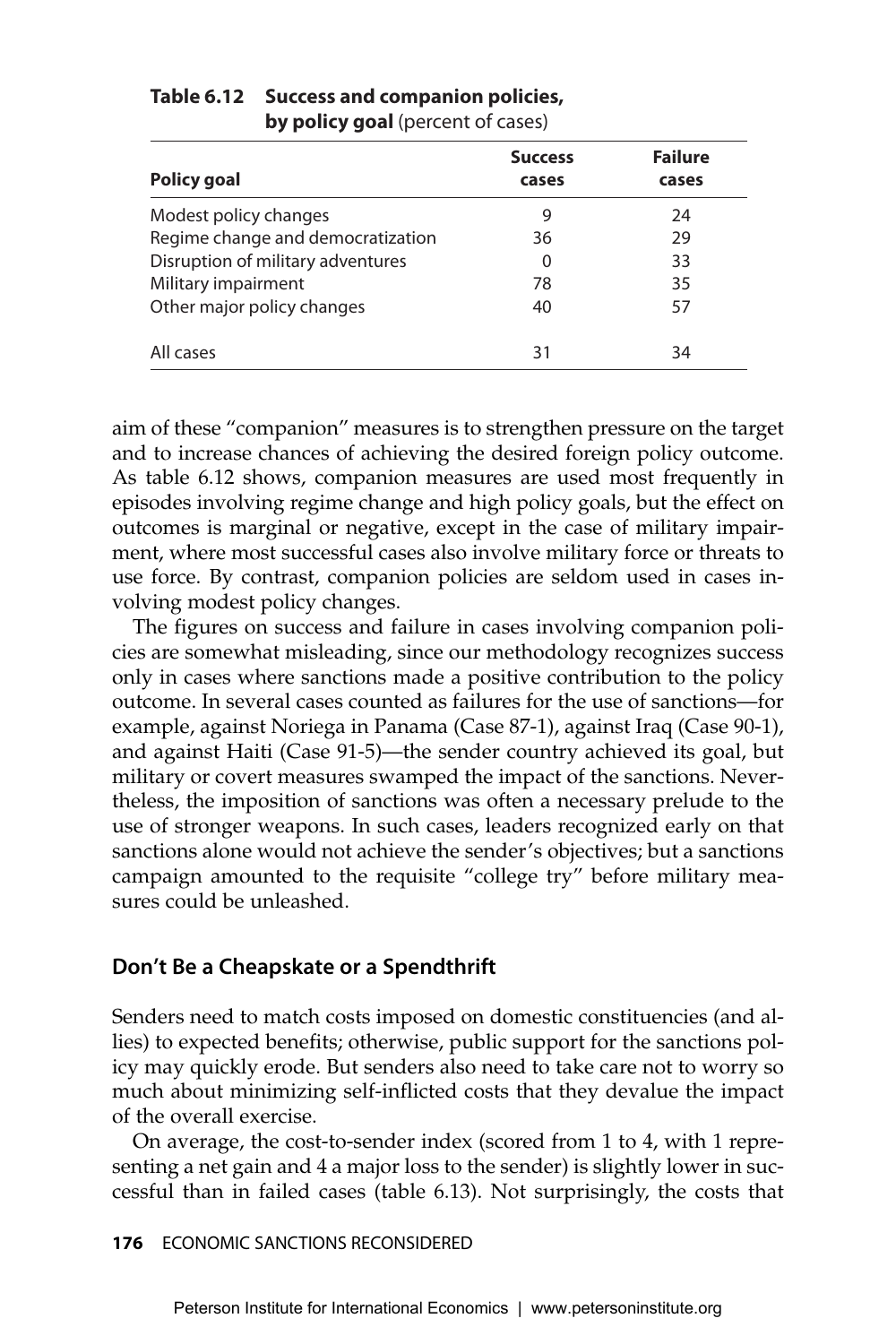| Policy goal                       | <b>Success</b><br>cases | <b>Failure</b><br>cases |
|-----------------------------------|-------------------------|-------------------------|
|                                   |                         |                         |
| Regime change and democratization | 1.6                     | 1.7                     |
| Disruption of military adventures | 1.8                     | 1.9                     |
| Military impairment               | 2.9                     | 2.4                     |
| Other major policy changes        | 1.9                     | 2.4                     |
| All cases                         | 19                      | 2 0                     |

#### **Table 6.13 Average cost to sender, by policy goal and success score** (index)

Note: The extent of *cost to sender* indicates on an index scale of 1 to 4 the degree of economic and political pain endured by the sender country in applying sanctions.  $1 = net gain to sender; 2 = little effect on sender; 3 = modest welfare loss to sender;$  $4 =$  major loss to sender.

senders bear are generally insignificant in cases where the sender is less intensely interested in the outcome than in high policy cases, where average costs are higher. The relationship to successful outcomes in two high policy categories goes in divergent directions, however. It appears from the evidence that senders should be prepared to bear relatively high costs when military impairment is the goal but will want to avoid them when other major policy objectives are the goal, albeit not objectives that necessarily directly engage the sender's national security.

These results suggest that sender governments should design sanctions so as not to inflict concentrated costs on particular domestic groups. One example of actions to avoid, in all but extreme situations, is the retroactive application of sanctions to cancel existing contracts. Attempts to do so during the Soviet gas pipeline sanctions of the early 1980s created a strong backlash against the sender's policy by affected US firms and their European subsidiaries. Such actions not only leave the affected firms high and dry, with unsold inventories and excess capacity, but also sour those firms' chances of competing for future business. Such practical considerations prompted the US Congress in 1999 to pass legislation allowing the president to waive many sanctions under the 1994 Glenn Amendment to the Arms Export Control Act, which would otherwise have blocked US agricultural and other business contracts with India and Pakistan.

Although some analysts have argued that imposing a high cost on one's own economy sends a signal of seriousness, the intended signal may be quickly drowned out by a cacophony of protests from injured domestic parties. Efforts to extend sanctions extraterritorially will very likely produce the same effect abroad—in part due to "blocking statutes" that were introduced in the United Kingdom and elsewhere starting in the 1980s to legally block British firms from complying with US extraterritorial controls.